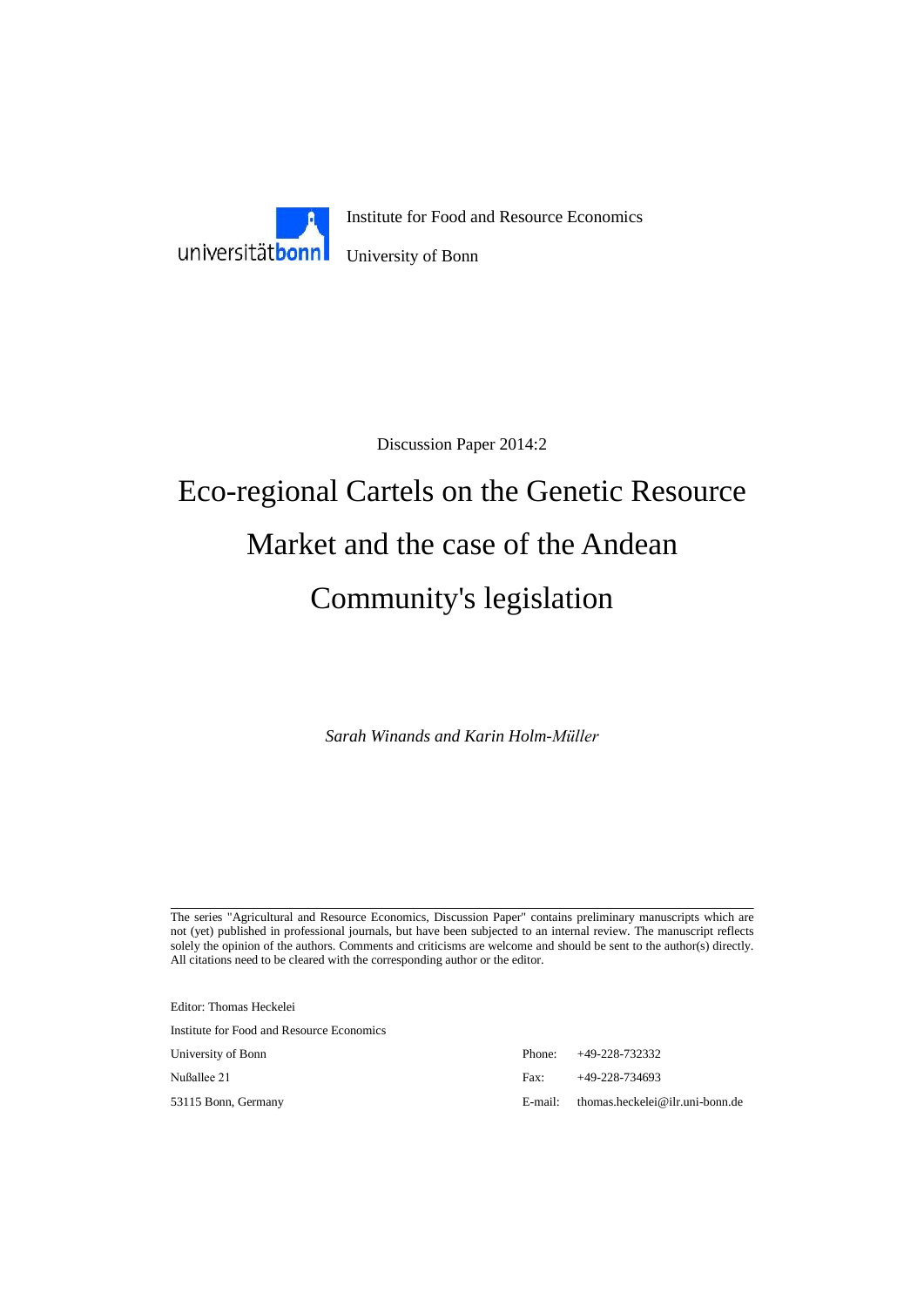# <span id="page-1-0"></span>Eco-regional Cartels on the Genetic Resource Market and the case of the Andean Community's legislation

Sarah Winands<sup>a</sup> \*, Karin Holm-Müller<sup>a</sup>

<sup>a</sup> Institute for Food and Resource Economics, University of Bonn, Nussallee 21, 53115 Bonn, Germany <sup>∗</sup> Corresponding Author. E-Mail address: sarah.winands@ilr.uni-bonn.de; Phone: +49 228 732324

The paper reflects solely the opinion of the authors.

January 27, 2014

#### Abstract

The United Nations' Convention on Biological Diversity raised expectations of high benefits in genetic resource trade with megadiverse countries. As a reaction the Andean Community (CAN) passed strict community access legislation. Against this background the main objective of this paper is to investigate whether public eco-regional cartels of megadiverse countries on the genetic resource market can increase the appropriable benefits from biodiversity. We analyse how cartel design affects cartel benefits and discuss the benefit distribution among cartel members. As a case study we examine the CAN community access legislation (Decision 391) in the light of biodiversity collusion. Our main finding is that cartels–contrary to their negative connotation–are potentially able to stimulate genetic resource trade, increase the providers' appropriable benefits from biodiversity, and reduce the costs for customers. This depends largely on the cartel design and the ability to attract bioprospecting agents. A member's benefit share rises in the member's relative biodiversity richness and even more in the quality of the institutional environment. The CAN collusion nullifies its market power by a deterringly overly strict access regulation and a lack of internal cooperation.

JEL classification: F53, K23, Q27, Q28, Q57

Key words: cartel formation; genetic resource market; Andean Community; CBD; institutional analysis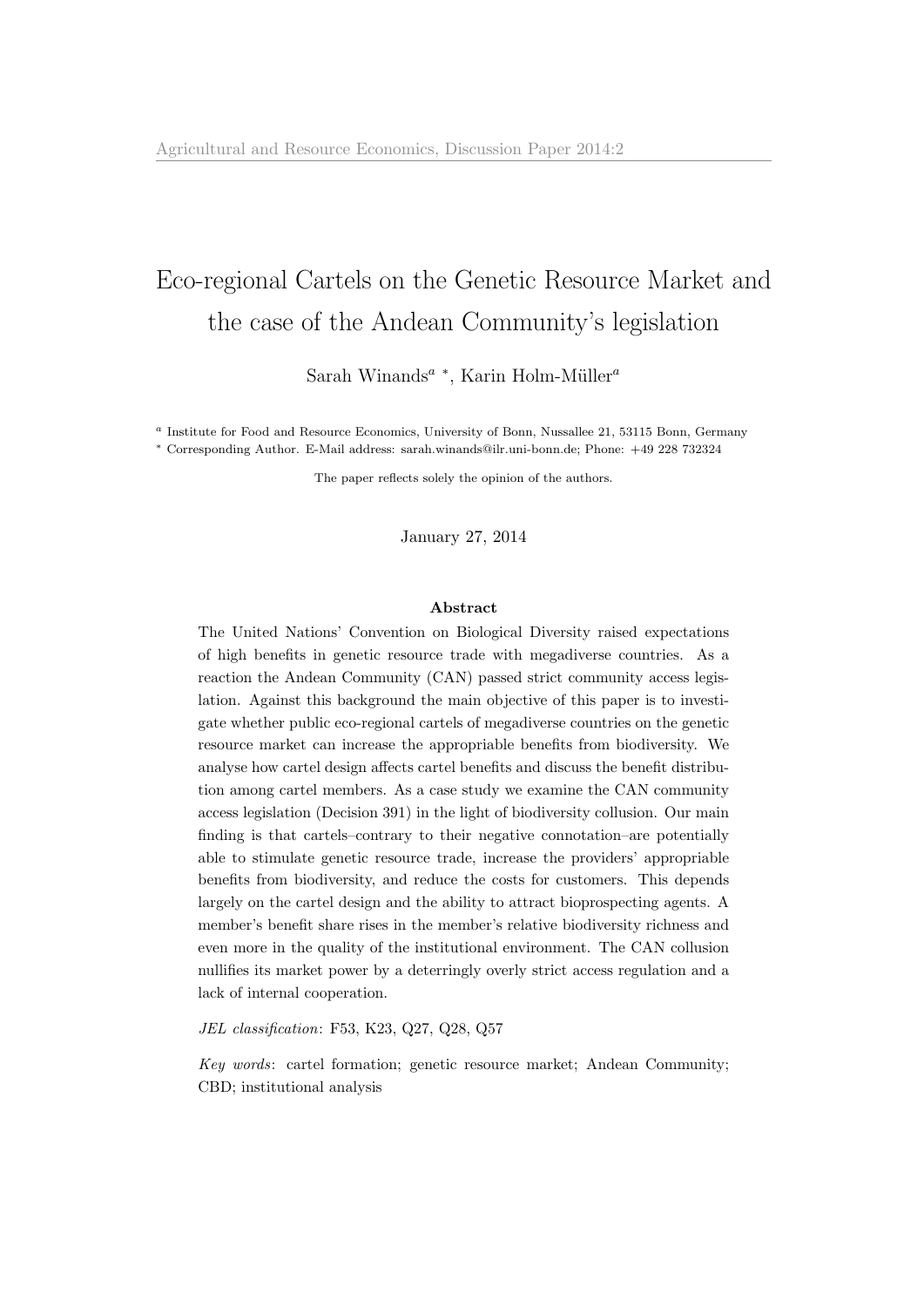# 1 Introduction

The Andean Community (CAN) made history in 1996 by passing Decision 391 on a 'Common Regime on Access to Genetic Resources'[1](#page-1-0) . The CAN members are unique in forming (at least on paper) what we term an eco-regional biodiversity cartel–a collusion<sup>[2](#page-1-0)</sup> of megadiverse countries which increases profits through regulating access to genetic information resources. In this paper we discuss the role of eco-regional biodiversity cartels on the genetic resource market, i.e. cartels trading the product 'genetic information resources'. We refer to the CAN biodiversity governance collusion as its presently sole[3](#page-1-0) , though as we expound theoretical, example. The Andes stretch over the four CAN member countries<sup>[4](#page-1-0)</sup> Colombia, Ecuador, Peru, and Bolivia, as well as over Venezuela, Chile, and to a small extent Argentina.

The CAN members decided to regulate access to their genetic resources by com-munity law as a reaction to the Convention on Biological Diversity<sup>[5](#page-1-0)</sup> (CBD). The CBD codified the sovereignty of states over their genetic resources and established an Access and Benefit-Sharing (ABS) mechanism to govern biodiversity use and the fair sharing of the resulting benefits in form of a bilateral instrument. The Nagoya Protocol<sup>[6](#page-1-0)</sup> (NP) specifies this mechanism, which member countries have to implement nationally. Costa Rica, the Philippines, and the CAN were among the first to

<sup>&</sup>lt;sup>1</sup> Comision del Acuerdo Cartagena (1996): Decisión 391: Régimen Común sobre Acceso a los Recursos Gen´eticos, Gaceta Oficial del Acuerdo de Cartagena, A˜no XII, Numero 213, Lima, 17.06.1996.

<sup>&</sup>lt;sup>2</sup>We refer to a collusion when countries make secretive or open agreements to increase their benefits irrespective of whether these attempts are successful. A cartel is a collusion that is successful.

<sup>&</sup>lt;sup>3</sup>There are other regional frameworks, but these either do not have collusive characteristics or are still in the drafting stage. The African Union developed a non-binding Model Law (Model Legislation for the Protection of the Rights of Local Communities, Farmers and Breeders, and for the Regulation of Access to Biological Resources, 2001) to assist its members as a guideline in the process of drafting their national legislation [\(Munyi and Jonas](#page-30-0) [2013,](#page-30-0) p. 219 f.). The Group of Like-Minded Megadiverse Countries is not a cartel in the sense of this paper, although declared as such by [Vogel](#page-32-0) [\(2007,](#page-32-0) p. 64 ff.) (ref. Section [3\)](#page-6-0). The Association of South East Asian Nations (ASEAN) has developed a Framework Agreement on ABS, which "leaves each Member State to determine the nature of the country's access instrument" [\(Cabrera Medaglia et al.](#page-29-0) [2012,](#page-29-0) p. 25) and is still a draft [\(ASEAN Centre for Biodiversity](#page-29-1) [2013\)](#page-29-1). Similarly, the Central American Commission on Environment and Development drafted a Central American Protocol on Access to Genetic and Biochemical Resources and the associated Traditional Knowledge, which has been signed but not ratified by its seven member countries [\(Cabrera Medaglia et al.](#page-29-0) [2012,](#page-29-0) p. 80). The Himalayan Region might develop a regional framework as well [\(Prasad Oli and Das Gupta](#page-31-0) [2008\)](#page-31-0).

<sup>&</sup>lt;sup>4</sup>The Andean states established the Andean Community with the Cartagena Accord in 1969. Chile was a member until 1976, Venezuela from 1973 until 2006.

<sup>5</sup>United Nations (1992): Convention on Biological Diversity, 31 Int'l Leg. Mat. 818, Rio de Janeiro, 05.06.1992.

 $6$ United Nations (2010): Nagoya Protocol on Access to Genetic Resources and the Fair and Equitable Sharing of Benefits Arising from their Utilization to the Convention on Biological Diversity, Nagoya, 29.10.2010.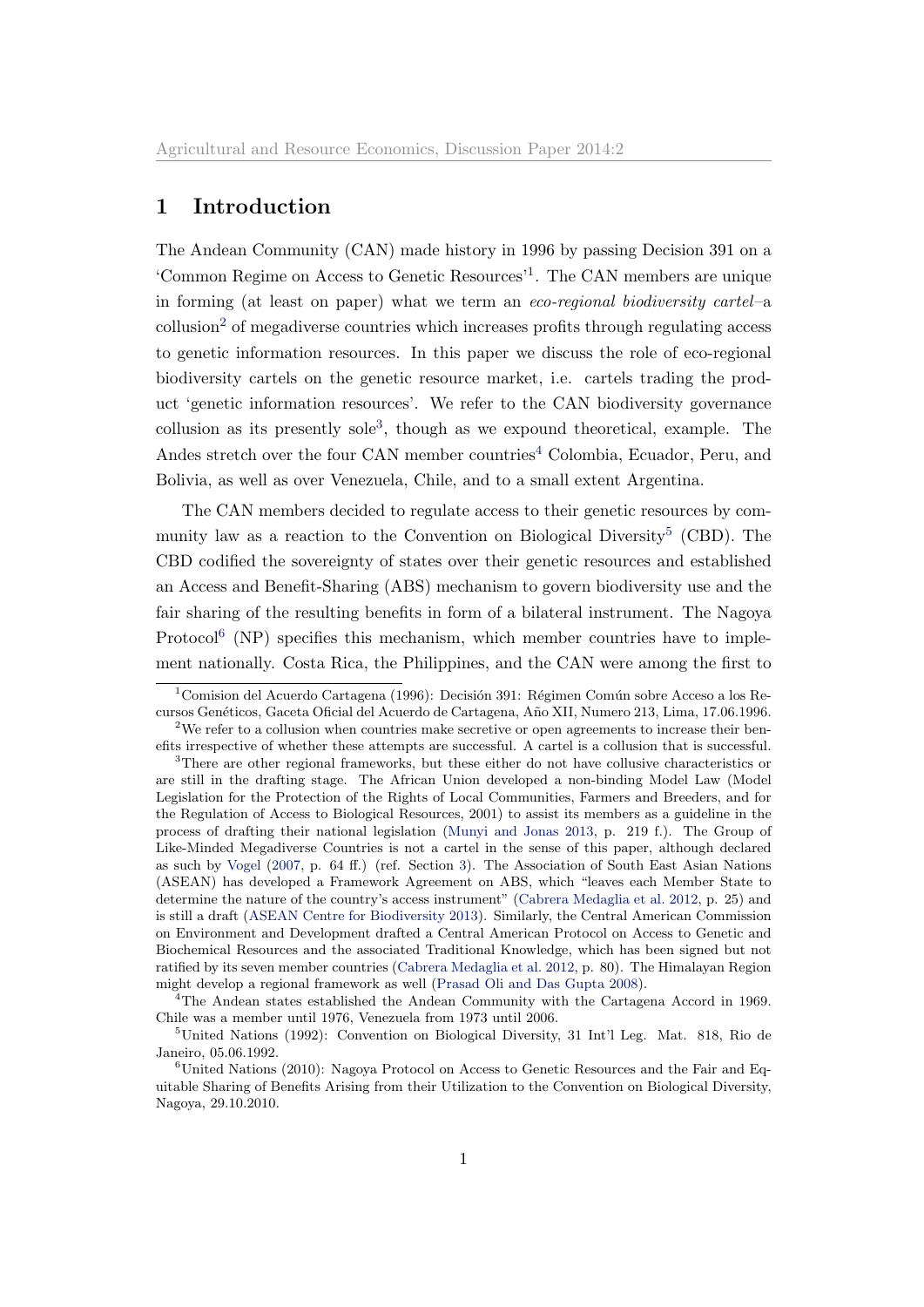draft legislation well before the NP, because the CBD raised high expectations with megadiverse countries to reap large benefits from their biodiversity.

Time though has proven the benefit expectations of megadiverse countries to be far too exaggerated. The magnitude of potential bioprospecting benefits is still controversial [\(Barrett and Lybbert](#page-29-2) [\(2000\)](#page-29-2); [Costello and Ward](#page-29-3) [\(2006\)](#page-29-3)) and bioprospecting trade has not lived up to expectations in terms of contract numbers and magnitude of realised benefits [\(Boisvert and Vivien](#page-29-4) [\(2005,](#page-29-4) p. 466 f.); [Pastor](#page-31-1) [and Ruiz](#page-31-1) [\(2009,](#page-31-1) p. 8)). Conceptual shortcomings together with a poor implementation of national ABS legislation [\(Kamau et al.](#page-30-1) [2010,](#page-30-1) p. 248), strict access regulation on the part of megadiverse countries, and thereby a presently oligopsonistic genetic resource market structure [\(Richerzhagen](#page-31-2) [2011,](#page-31-2) p. 2248) with few agents on the demand side, prevent countries even to obtain the benefits which could realistically be appropriated via genetic resource trade. Additionally, monitoring of ABS contract compliance proofs to be a challenge for most resource-rich countries [\(Ten Kate and](#page-32-1) [Laird](#page-32-1) [2000,](#page-32-1) p. 244). They face asymmetric information as regards the commercial research process in the purchasing country and the sources of a final product's components. Detection of genetic resources taken without prior consent of the host country or of resources acquired through illegal trade is similarly difficult.

In this paper we take up the proposal of 'biodiversity cartels' made by [Vogel](#page-32-0) (int. al. [1995,](#page-32-2) [1997,](#page-32-3) et al. [2000,](#page-32-4) [2007,](#page-32-0) and [Ruiz et al.](#page-31-3) [\(2010\)](#page-31-3)). They study biodiversity cartels both for genetic information resources [\(Vogel](#page-32-0) [2007\)](#page-32-0) and for traditional knowledge associated with biological resources on the ethnobioprospecting market [\(Vogel](#page-32-4) [et al.](#page-32-4) [2000\)](#page-32-4). We share the idea, but differ in various conceptualization aspects of biodiversity cartels (ref. Section [3\)](#page-6-0). Otherwise, economic research has so far merely touched upon eco-regional biodiversity cartels<sup>[7](#page-1-0)</sup>. There are parallels to the industrial economics literature, which we transfer and adapt to eco-regional state-run biodiver-sity cartels<sup>[8](#page-1-0)</sup>. From a legal perspective, [Asebey and Kempenaar](#page-29-5) [\(1995\)](#page-29-5) and [Tilford](#page-32-5) [\(1998\)](#page-32-5) study cartelization on the biodiversity market, and [Rosell](#page-31-4) [\(1997\)](#page-31-4), [Ten Kate](#page-32-6) [\(1997\)](#page-32-6), [Mariaca](#page-30-2) [\(1999\)](#page-30-2), [Tafur-Dominguez](#page-32-7) [\(2000\)](#page-32-7), [Ruiz](#page-31-5) [\(2003\)](#page-31-5), and [Bucher](#page-29-6) [\(2008\)](#page-29-6) review the content of CAN Decision 391. A related recent proposition from the field of law are regional common pools [\(Winter](#page-33-0) [2009\)](#page-33-0); Eco-regional cartels on the genetic

 ${}^{7}$ [Reid et al.](#page-31-6) [\(1996\)](#page-31-6) for example briefly mention genetic resource cartels in their general study of the commercial value of biodiversity prospecting. [Richerzhagen](#page-31-2) [\(2011,](#page-31-2) p. 2254) states likewise briefly that biodiversity cartels "cannot contribute to biodiversity conservation".

<sup>8</sup>State-run cartels are not identical to industrial cartels. [Levenstein and Suslow](#page-30-3) [\(2006,](#page-30-3) p. 49) stress that "their goals are more complex than private cartels, including not only the maximization of joint profits, but national economic stability and international political influence as well".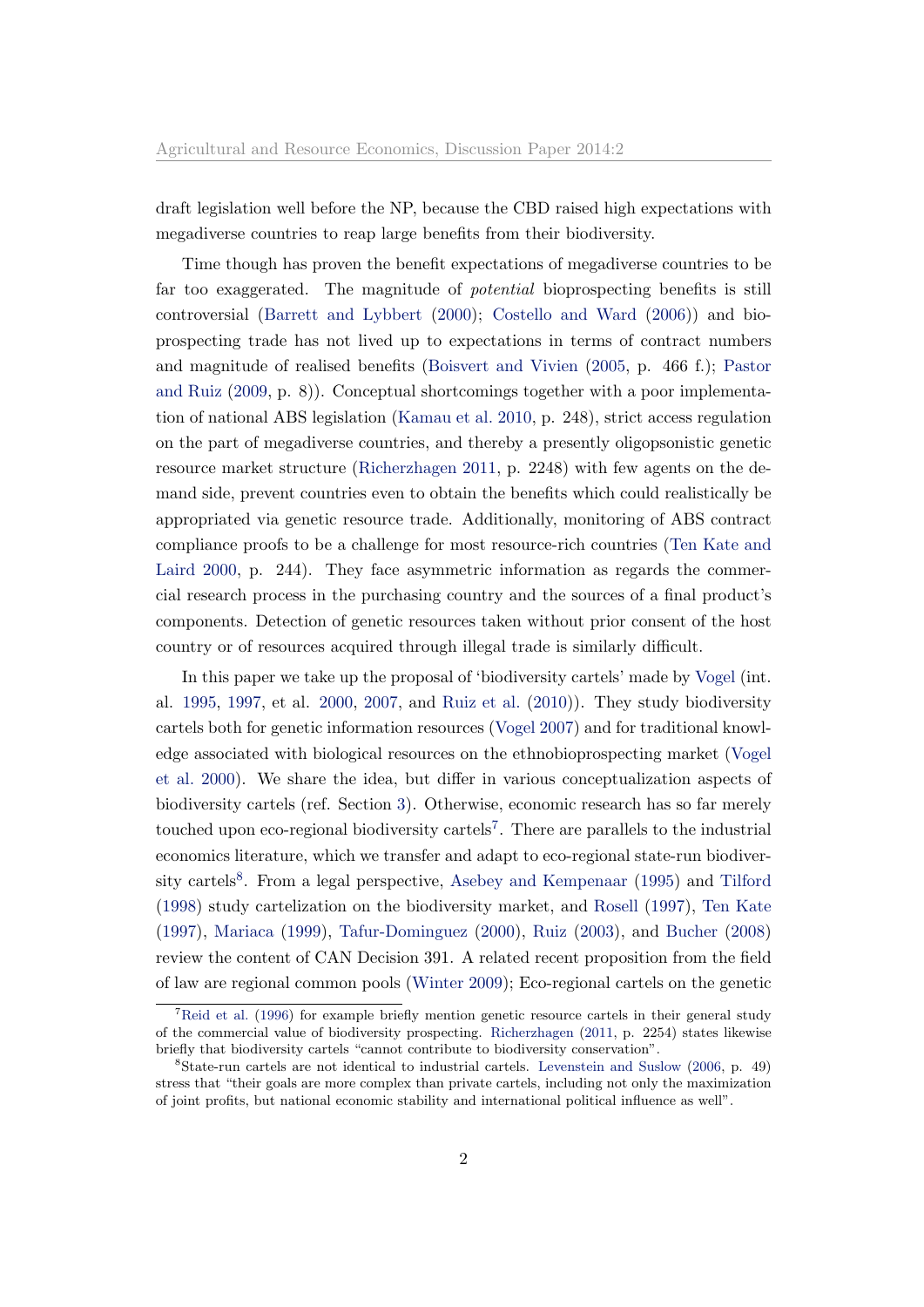resource market are regional common pools of megadiverse countries which achieve market power. From this point of departure our analysis takes an unusually positive perspective on cartel formation. Biodiversity cartels, as we will expound, can for example increase transparency on the supply and demand side.

Our main objective is to investigate whether eco-regional biodiversity cartels of megadiverse countries can increase the appropriable benefits from biodiversity. We introduce the overall conception of eco-regional biodiversity cartels as well as different cartel design elements, whose combination determines collusion strength. We analyse on a generic level how the cartel design impacts on cartel benefits and stability as well as how a cartel member's characteristics influence its benefit share. In our analysis we consider state-run cartels based on a multinational agreement similar to the OPEC oil cartel. We assume that cartel members are states governed by an executive which maximises the benefit of society (contract theory of the state)– in reality, the executive might have considerable degrees of freedom [\(North](#page-31-7) [1979\)](#page-31-7). The sole state-run eco-regional biodiversity cartel formed–at least on paper–by the CAN serves as case study. It adds empirical findings to our theoretical analysis. We differ from [Vogel](#page-32-0) [\(2007\)](#page-32-0) by focusing on different cartel design elements and their analysis rather than studying a cartel. To the best of our knowledge, we are the first to examine Decision 391 of the CAN in the light of collusion theory.

The paper proceeds as follows: In Section [2](#page-4-0) we provide an introduction to the genetic resource market and relevant CBD regulations as a background for the subsequent analysis. We outline our concept of eco-regional biodiversity cartels in Section [3.](#page-6-0) In Section [4](#page-10-0) we analyse the benefits which megadiverse countries can obtain by forming such cartels and in Section [5](#page-13-0) their distribution among the cartel members. We discuss factors limiting cartel benefits in Section [6.](#page-16-0) Section [7](#page-18-0) is dedicated to the CAN biodiversity collusion. With Section [8](#page-27-0) we conclude.

# <span id="page-4-0"></span>2 Background: The market for genetic resources

Biological resources are the carrier of genetic resources, the products traded on the genetic resource market. Genetic resources themselves are genetic blueprints of plants and essentially information. The CBD focuses on the traded material that contains genetic information codes (Art. 2, CBD), e.g. seeds of plants with observed healing properties exported for proliferation. Vogel (e.g. [1994\)](#page-32-8), Ruiz (e.g. [2010\)](#page-31-3) stress the high and even increasing importance of the pure genetic information for research and development. The genetic information is non-rival, non-exlusionary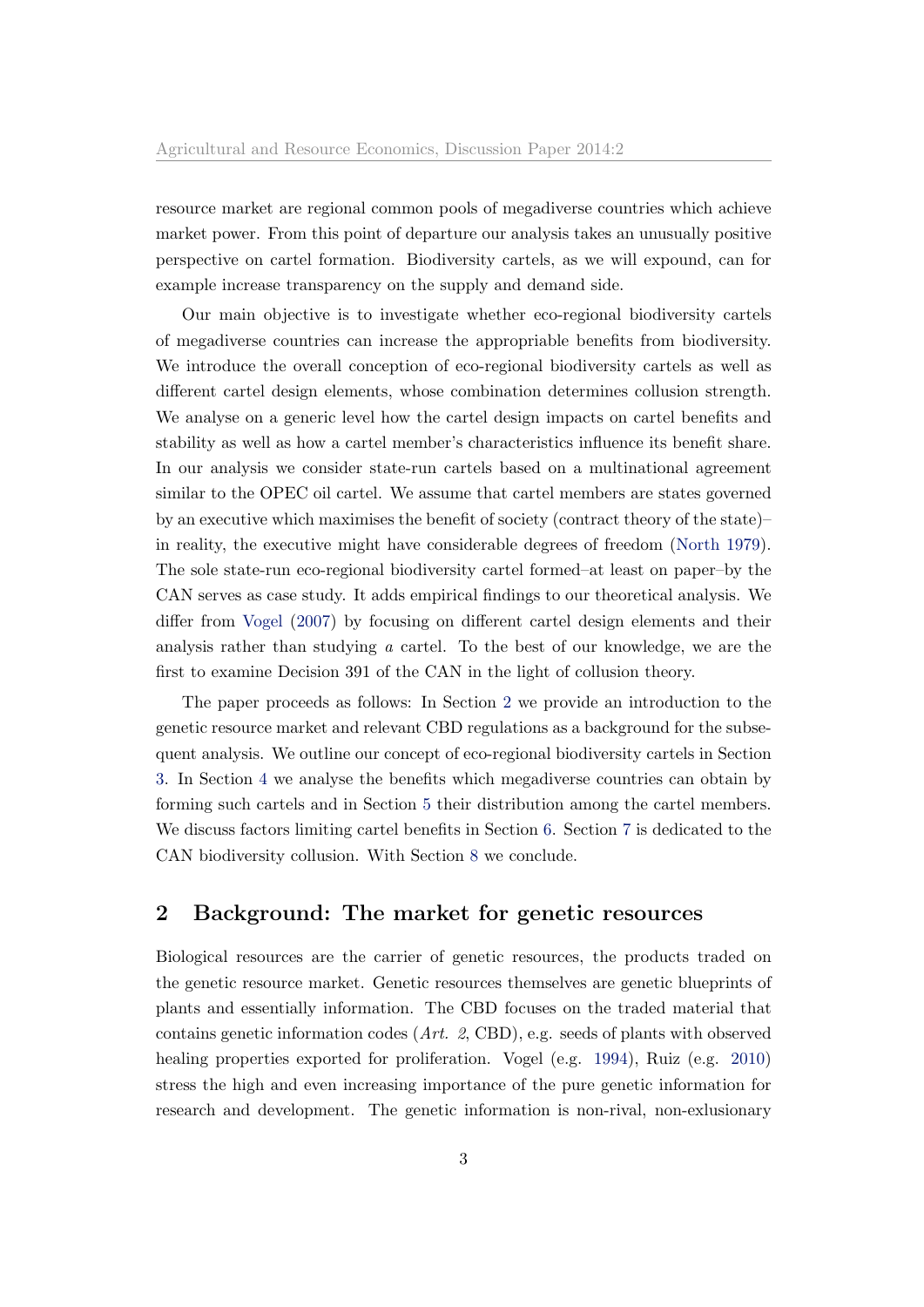[\(Vogel et al.](#page-32-4) [2000,](#page-32-4) p. 11), and its distribution difficult to control. The marginal cost of reproducing the genetic resource information is small, much smaller than the average cost of conserving the environment in which it exists [\(Vogel](#page-32-2) [1995,](#page-32-2) p. 66).

Countries hosting biological respectively genetic resources can act as suppliers on the global genetic resource market. Customers are commercial research institutes and industrial firms; among others pharmaceutical firms, personal care and cosmetic industries, biotechnology, seed, crop protection and horticulture companies, as well as food and beverage industries [\(Ten Kate and Laird](#page-32-9) [1999,](#page-32-9) p. 9). There is no strict dichotomy between providers and users; Brazil is only one example of a country which is both.

Prior to the CBD, interested firms and research institutes could obtain genetic resources without consent of and remuneration for the supplying host country. Since the CBD's entry into force in 1993 countries have sovereignty over their genetic resources (as material). A user entity has to ask a provider country for access to its resources, i.e. to obtain Prior Informed Consent (PIC). If granted, both parties negotiate the terms of access and benefit sharing (Mutually Agreed Terms, MAT). The Nagoya Protocol obliges countries inter alia to draft access legislation (Art. 6), legislation to ensure a fair and equitable benefit sharing  $(Art.5)$ , and to create a Competent National Authority  $(Art. 13)$  as well as a global Clearing House Mechanism  $(Art. 14)$ . It encourages transboundary cooperation  $(Art. 11)$  and prompts a discussion on a global multilateral benefit sharing mechanism for shared genetic resources or for resources for which PIC is not possible  $(Art. 10)$ .

The benefit sharing can take various forms and may include monetary (e.g. upfront payments, royalties) and non-monetary benefits (e.g. joint R&D, technology transfer) (Annex NP). Benefits can be divided into two components: the remuneration of provision costs and the economic rent. The benefits finally agreed upon mirror the relative negotiation power of provider and customer. In cases where a genetic resource exists in more than one country, the identification of the country of origin  $(Art. 5.1 NP)$  might be problematic. Moreover, in such cases the genetic resource market is a 'Winner-takes-it-all-market', a market where the most attractive, or simply the fastest country, with which the contract is signed, obtains all benefits– while other countries likewise hosting the respective species receive no benefits for costly conservation efforts. But the market structure prompts countries to engage in undercutting the others' prices in order to secure the deal. [Ruiz et al.](#page-31-3) [\(2010,](#page-31-3) p. 11) conclude that "for resources widely found, only suppliers who cartelize can ever hope to achieve a rent to compensate for the opportunity costs of conserving the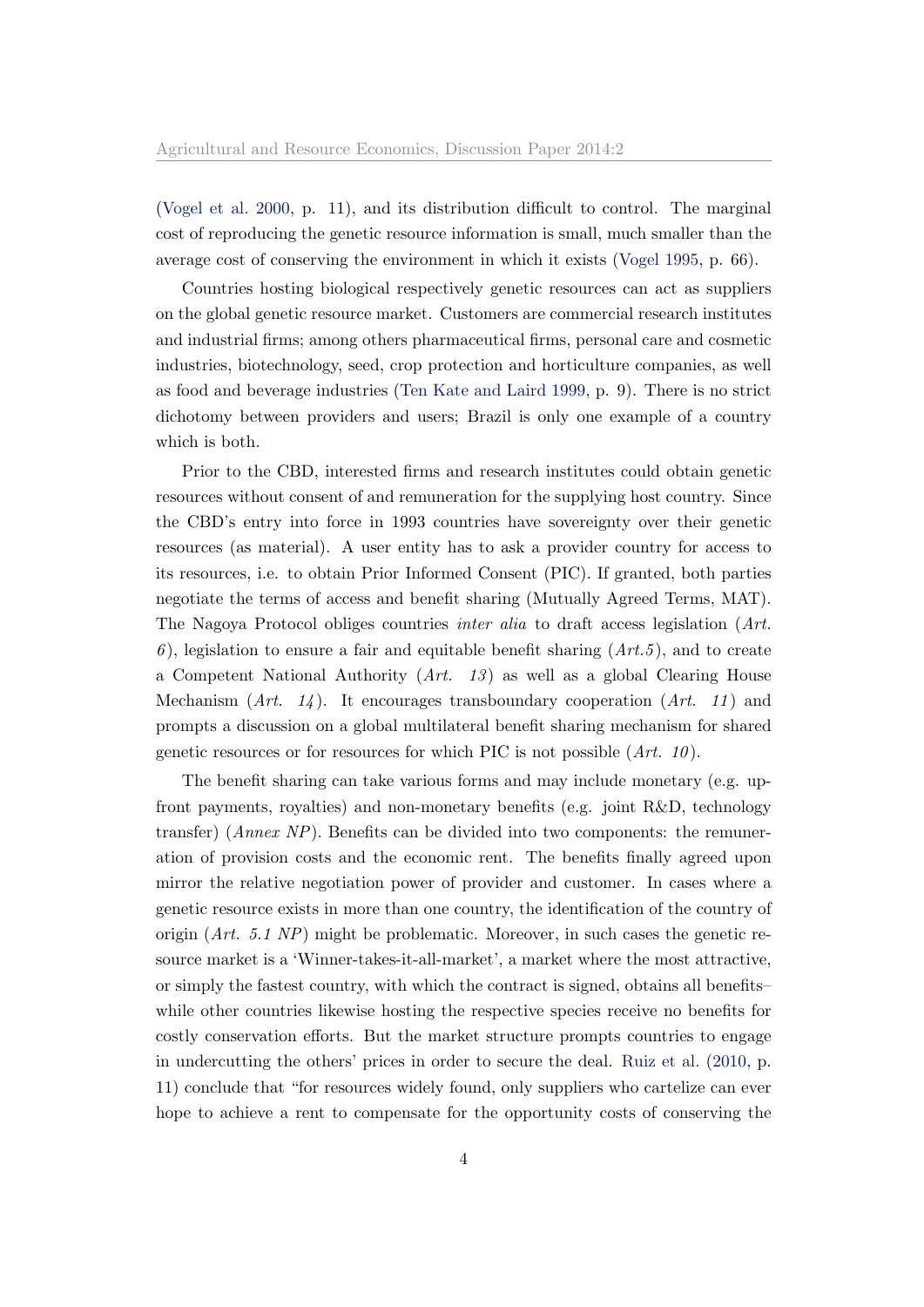habitat". If a country has a strong trade advantage–for which being a cartel member is only one source–it may be able to secure rents, otherwise it obtains merely the provision costs.

Expectations to realise high benefits through ABS have induced strict access regulations on the part of many megadiverse countries. Difficult through to prohibitive access presently reduces the demand for genetic resources [\(Kamau and Winter](#page-30-4) [2009\)](#page-30-4). The current genetic resource market is characterised by few buyers; [Richerzhagen](#page-31-2) [\(2011,](#page-31-2) p. 2248) describes it as oligopsonistic. Relaxing the access conditions increases the potential number of buyers and improves the supplier's negotiation position. The underlying demand-side structure, albeit less concentrated, is still likely to be oligopsonistic. [Ten Kate and Laird](#page-32-1) [\(2000,](#page-32-1) p. 245) describe that " 'life science titans' such as Monsanto, Novartis and Aventis evolve alongside a host of small research biotechnology companies". The supply-side concentration depends on the type of screening. Only for random screening of genetic resources do all countries with reasonable biodiversity richness compete against each other. Today, however, most screening is knowledge-based, be it 'biorational', 'chemotaxonomic' or 'ethnobotanical' [\(Ten Kate and Laird](#page-32-1) [2000,](#page-32-1) p. 249 f.). In this case users search for specific genetic resources. This reduces the number of suppliers beforehand. We therefore describe the genetic resource market structure as a bilateral oligopoly. The host country and the genetic resource demander bargain directly over economic rents. A cartel-induced increase of concentration on the supply side will strengthen the biodiversity suppliers' negotiation position and potentially lead to a cartel monopoly, especially as a much larger number of species is endemic<sup>[9](#page-1-0)</sup> to the eco-region.

## <span id="page-6-0"></span>3 The conception of eco-regional biodiversity cartels

In this section we introduce the concept and characteristics of eco-regional biodiversity cartels. To this end we transfer and adapt findings from the industrial economics literature. Biodiversity cartels are eco-regional collusions of megadiverse countries on the genetic resource market which achieve market power. We differ from [Vogel](#page-32-0) (e.g. [2007\)](#page-32-0) in that we explicitly link the formation of cartels to ecoregions; Only by encompassing a set of species endemic to the collusion members' joint territory the allied countries are able to build up market power. The Group of Like-Minded Countries, for example, is a cooperation among megadiverse countries to increase their bargaining power, but is not able to enforce monopoly rents

<sup>9</sup>Endemic species are species with are unique to a confined geographic location.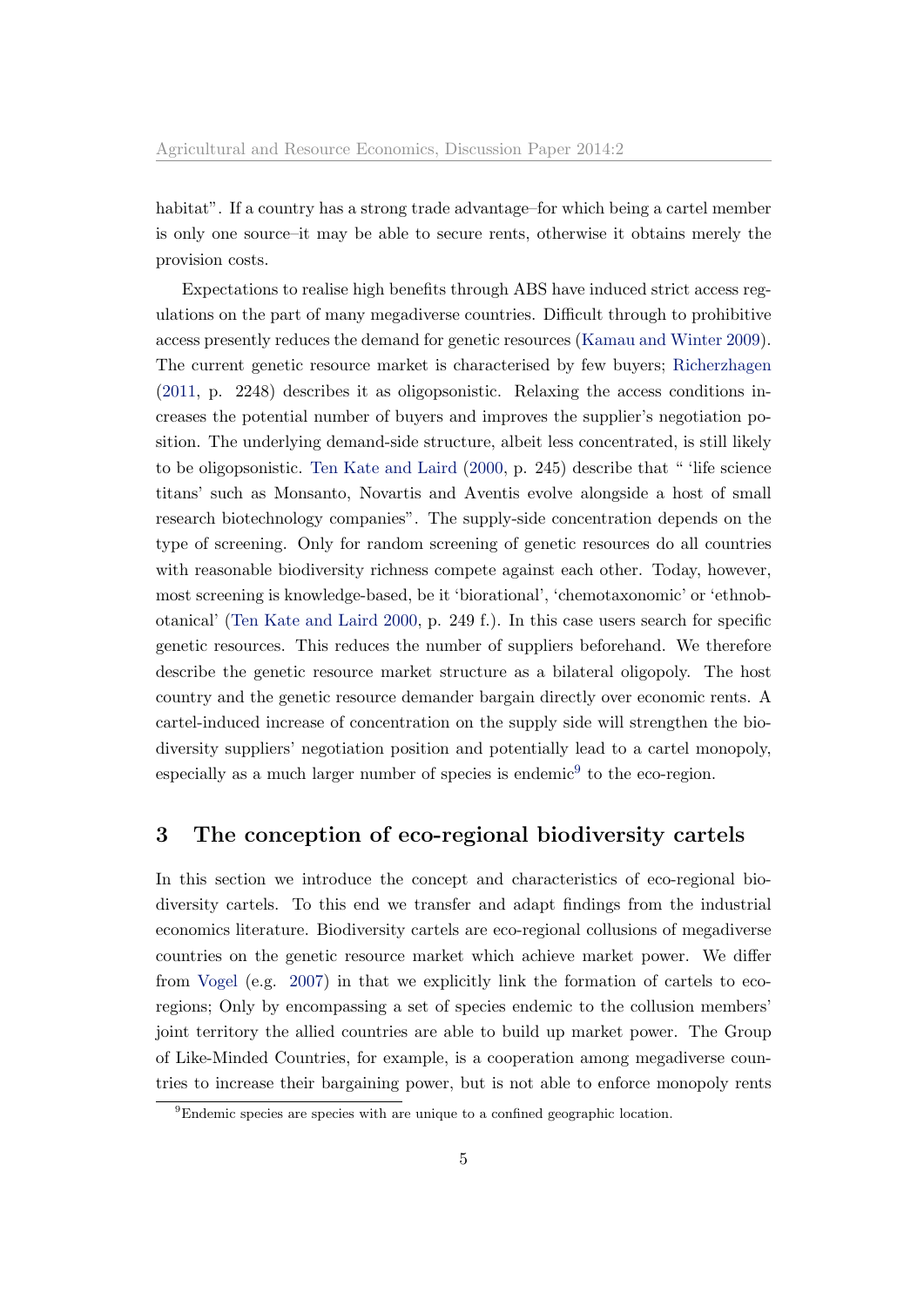as it does not comprise entire eco-regions. Moreover, we assume that mega-diverse countries themselves can take the initiative to form a cartel without necessary a "multilateral accord that recognizes limited oligopolies over biodiviersity" [\(Vogel](#page-32-2) [1995,](#page-32-2) p. 67) or a "special protocol to the CBD" [\(Vogel et al.](#page-32-4) [2000\)](#page-32-4)–to which  $66\%$  of the CBD members would have to agree for it to become binding [\(Vogel](#page-32-0) [2007,](#page-32-0) p. 60). We also envisage the cartel to freely negotiate the royalty rate so that it may respect the individual resource characteristics and relative contribution to the final product instead of assuming one "royalty rate invariant regardless of source" [\(Vogel](#page-32-0) [2007,](#page-32-0) p. 55 f.). We study cartelization for genetic resource information without specifically addressing the traditional knowledge (TK) associated with genetic resources. Selling TK as trade secrets as proposed by [Vogel et al.](#page-32-4) [\(2000\)](#page-32-4) seems difficult as most TK has already been recorded and published by ethnologists<sup>[10](#page-1-0)</sup>. A cartel could, however, act in a pro-active manner by officially publishing TK in order to attract users and obtain benefits from genetic resource information which would otherwise not have been requested or sold for a lower price. [Vogel](#page-32-0) [\(2007,](#page-32-0) p. 58 ff.) describes a biodiversity cartel with a fix set of important attributes $11$ . We propose and discuss different optional cartel design elements.

In our conceptualization, megadiverse countries can design different types of eco-regional biodiversity cartels. They may cooperate rather loosely by, for example, coordinating information they reveal to third parties. Or, in the other extreme, they can reallocate benefits and thereby be close to maximising their joint benefit. In the following we present general dimensions of coordination, different characteristics a cartel may exhibit depending on its degree of collusion:

- <span id="page-7-0"></span>(i) Public notification of all bioprospecting processes.
- <span id="page-7-1"></span>(ii) A public register of genetic resources within the eco-region.
- <span id="page-7-2"></span>(iii) A regional competent authority.
- <span id="page-7-3"></span>(iv) Coordination of access to genetic resources.
- <span id="page-7-4"></span>(v) Reallocation of the cartel benefit according to a pre-defined rule.

 $10$ We personally discussed this possibility in length with Bolivia (20.11.2013). The assessment is the aforementioned. [Vogel](#page-32-0) [\(2007,](#page-32-0) p. 51) states as well that much TK is publicly available.

 $11$ They include: species disclosure obligation in IP laws, mechanism to identify countries of origin, benefit fund, TK databases at community level, mapping of biotechnology patent with TK database (if match, splitting of royalties between "Cartel of States" and "Cartel of communities"), tracking of IP holders to check upon correct payments, and a trebling of royalties on prior sales if failure to pay the rent [\(Vogel](#page-32-0) [2007,](#page-32-0) p. 58). These are termed the cartel's "operational framework" in [Ruiz](#page-31-3) [et al.](#page-31-3) [\(2010,](#page-31-3) p. 6 f.).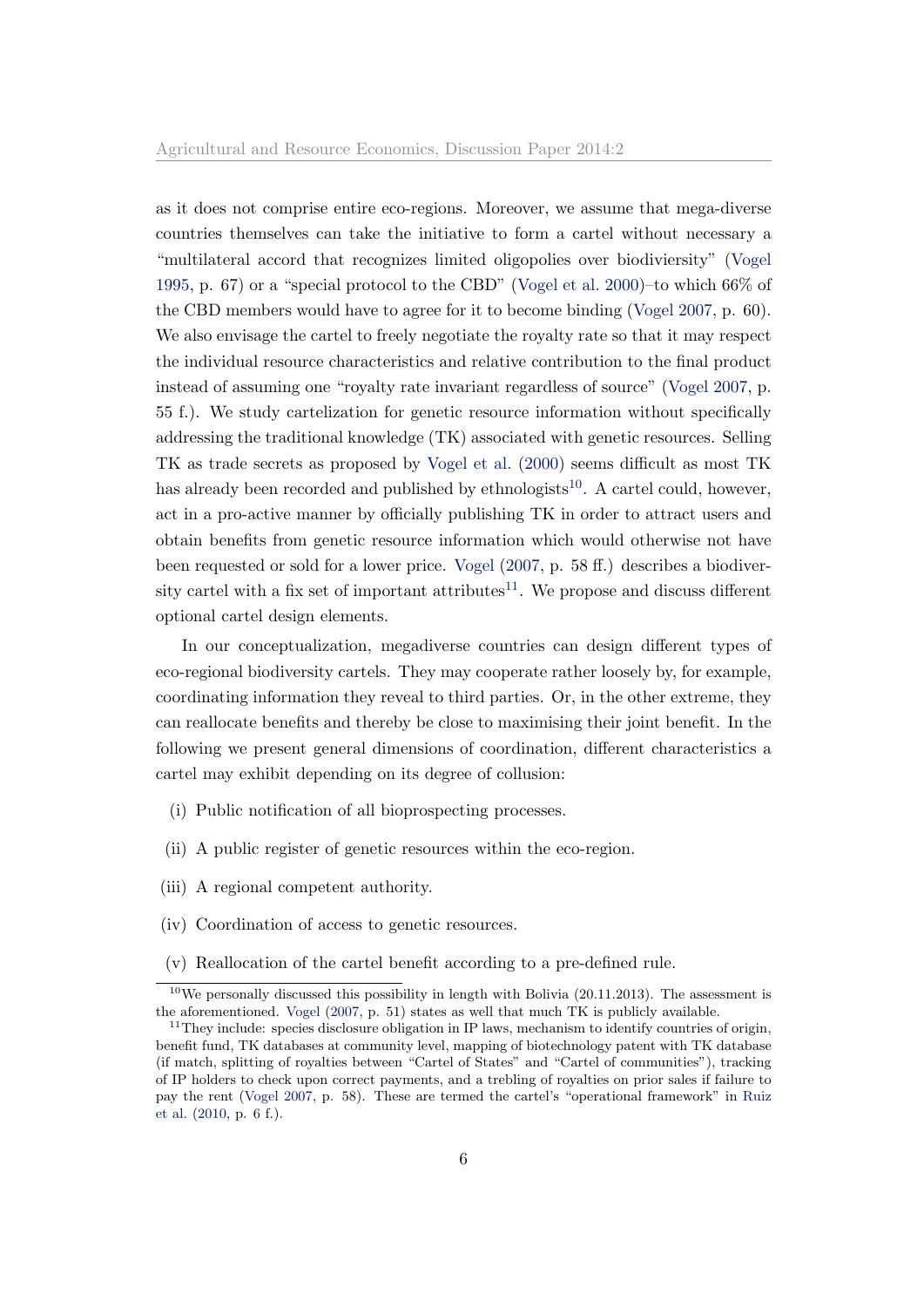Public notification of bioprospecting processes [\(i\)](#page-7-0) and a public register of biological respectively genetic resources within the eco-region [\(ii\)](#page-7-1) can vary in their set-up and comprehensiveness. The register might be similar to or make use of existing genetic  $barcode$  databases<sup>[12](#page-1-0)</sup>. Notably, public notification and a resource register are not exclusive to cartels, but cartels may act as a facilitator for them. If a cartels enjoys a high cartel power and trust among its members exists, it might have an incentive to increase bioprospecting rates via pro-active genetic resource advertising. Joint advertising is a public good that the cartel will only provide if it can appropriate benefits from its supply, e.g. in form of a reduction in transaction costs or a higher trade volume. A regional authority [\(iii\)](#page-7-2) may coordinate the cartel and represent it. The cartel members decide upon the range and depth of its competencies; the central authority might be responsible for or merely streamline information, communication, negotiation and trade. In Section [4](#page-10-0) the contribution of the central authority to raising benefits will become apparent.

Cartel members can regulate access to their genetic resources [\(iv\)](#page-7-3). Most industrial cartels coordinate both in prices (= benefits) and market shares [\(Harrington](#page-30-5) [2006,](#page-30-5) p.  $5)^{13}$  $5)^{13}$  $5)^{13}$ . Coordinating market shares typically implies agreeing on trade volumes (quota) or allocating bioprospecting agents (e.g. per industry sector) according to a pre-defined rule. Considering genetic resource cartels, such rule could prohibit undercutting prices of another member country that is already negotiating with the customer. A quota, however, is not feasible because, as an information good, genetic resource information can only be sold once and might than be replicated many times [\(Vogel et al.](#page-32-4) [2000,](#page-32-4) p. 105 f.). Thus, biodiversity cartels are likely to coordinate in prices. Prices can be monetary or non-monetary benefits (ref. Section [2\)](#page-4-0). Fixing explicit prices is easier if a cartel can focus on comparable goods like several endemic species. When a cartel's product is too heterogeneous, internal compliance control is difficult [\(Carlton and Perloff](#page-29-7) [2005,](#page-29-7) p. 135). Cartels might be inclined to define a standard set of non-monetary benefits. However, their downside is that information asymmetries often exist regarding their true value, e.g. a technology transferred

 $12$ For example 'The International Nucleotide Sequence Database Collaboration', a collaboration between the DNA Data Bank of Japan, the Nucleotide Sequence Database of the European Molecular Biology Lab, and the GenBank of the US (online: www.insdc.org, last 6.12.2013), and 'The Barcode of Life' (online: www.barcodeoflife.org, last 6.12.2013).

<sup>&</sup>lt;sup>13</sup>For example, the lysine cartel coordinated on one price, the citric acid cartel on two, and the electrical and mechanical carbon and graphite products cartel had many prices. The citric acid cartel additionally introduced a global sales quota for each firm, the lysine cartel a minimum sales target differentiated between the global and the European market, and the chlorine-chloride cartel followed the home-market-principle [\(Harrington](#page-30-5) [2006,](#page-30-5) p. 6, 24-26, 33).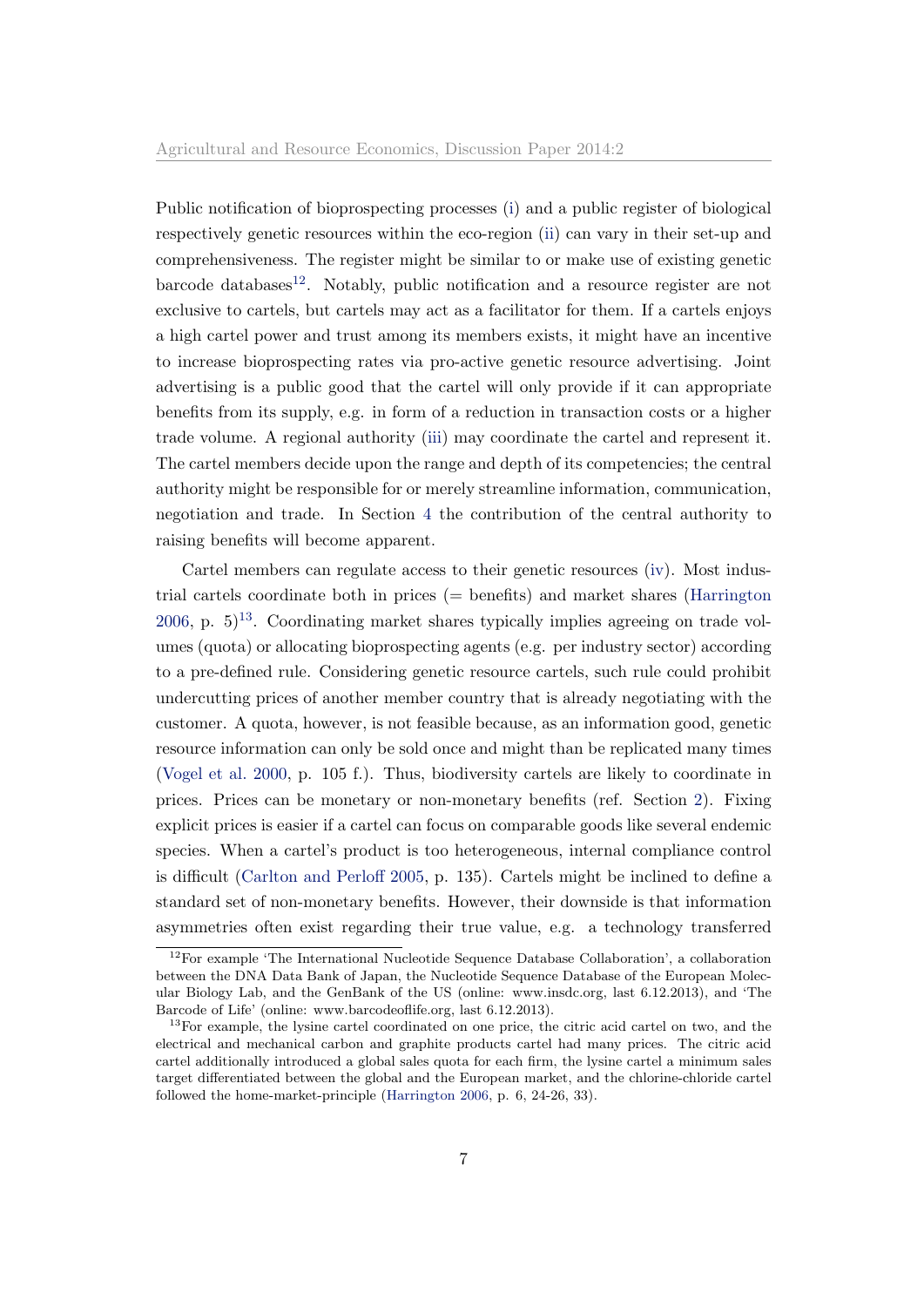might not be up-to-date [\(Vogel et al.](#page-32-4) [2000,](#page-32-4) p. 109). Contrary to standard cartel analyses (e.g. [Carlton and Perloff](#page-29-7) [2005,](#page-29-7) p. 122), access coordination does not necessarily increase the total access price and reduces output: The total access price comprises the access price a provider country charges and a customer's transaction costs. If cartel access is much more streamlined, explicit and transparent after cartel formation, this reduction in transaction costs might overcompensate the rise in access price. This implies that provider countries need to consider both the direct access costs and transaction costs, which arise from their specific access regulation, in calculating their profit maximising access price.

Benefit reallocation [\(v\)](#page-7-4) may include all or only collusion-specific additional benefits. In contrast to the latter, the former implies that countries obtain benefit shares which would otherwise accrue exclusively to a neighbouring country. Such total benefit redistribution is the strongest collusion type described.

Cartels are likely to suffer from a Prisoner's Dilemma. A country free-rides on the cartel if it cuts prices or under-reports conditions of a contract. Cartels have to enforce their collusive agreement, but punishment possibilities are generally limited. Exclusion is not an option as the high cartel price remains and makes the exclusion a treat rather than a punishment. More promising is the threat to temporarily dissolve the cartel. A review of empirical studies on industrial cartels suggests that cartels prefer to increase the probability of free-riding detection instead of adopting punishment rules which might afterwards not be enforceable [\(Levenstein](#page-30-3) [and Suslow](#page-30-3) [2006,](#page-30-3) p. 78). Transparency increases free-riding detection. Mostly, though, incentives for truthful notification are difficult to set [\(Harrington](#page-30-5) [2006,](#page-30-5) p. 51). A commitment device to increase cartel stability ex-ante can take the form of strategies such as 'hands-tying' and 'union' [\(Kronman](#page-30-6) [1985\)](#page-30-6). They purposely increase the cost of cartel break-up at the point of cartel formation; they create sunk costs. In the case of 'hands-tying' an agent gives his "reputation in the community as security for [his] promise to perform" [\(Kronman](#page-30-6) [1985,](#page-30-6) p. 18). By forming a 'union' agents develop common practices aimed at inducing joint welfare maximisation. Potential biodiversity cartel members will to be reluctant to transfer their only recently gained sovereignty. A combination of 'union' and 'hands-tying' could bestow the 'union' with credibility it would otherwise gain from a transferral of (more) sovereignty, e.g. eco-regional biodiversity cartels sign a treaty ('hands-tying') that specifies the restricted competencies of a common ABS authority ('union'). Evidence from industrial cartels shows that a competent central authority is expedient for cartel success as it is likely to avert free-riding [\(Levenstein and Suslow](#page-30-3) [2006,](#page-30-3) p. 69).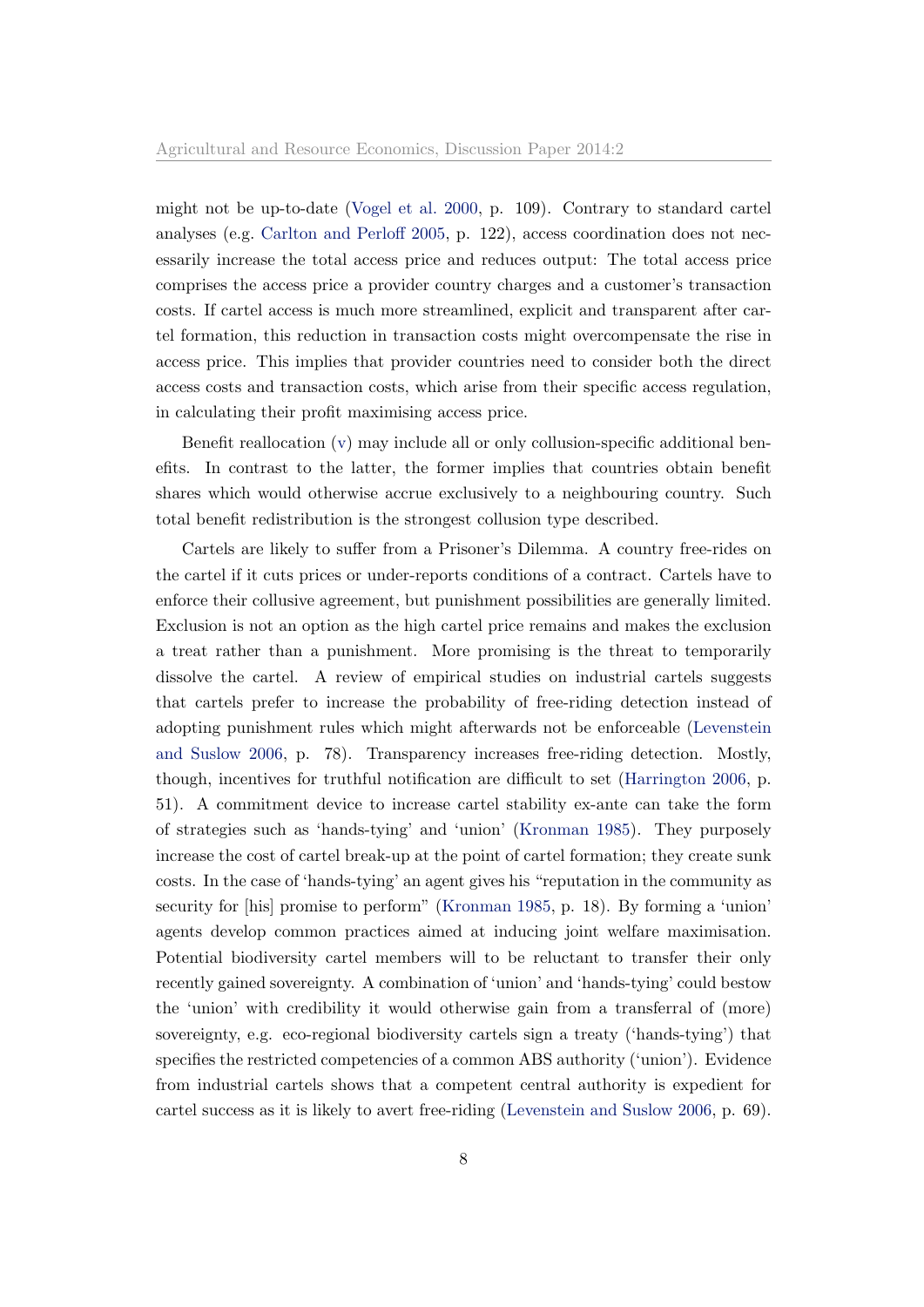# <span id="page-10-0"></span>4 The benefit potential for eco-regional cartels

Megadiverse countries form a biodiversity cartel to increase their benefits. Benefits arise from cartel power which allows to realise a higher cartel price and from economies of scale which lead to a reduction in transaction costs. Thirdly, cartel members can also benefit from institutional factors such as transparency and reputation. The cartel design influences the set of benefits potentially available to the cartel. In the following, we discuss the benefits achievable by a far-reaching eco-regional biodiversity cartel that uses all design options [\(i\)](#page-7-0) to [\(v\)](#page-7-4) to include the entire amplitude of benefits in our analysis.<sup>[14](#page-1-0)</sup>

#### 4.1 Cartel power

Cartel power allows to restrict the genetic resource access in order to realise higher profits–cartel profits. Cartel power consists of two related components: (a) 'market power' (also referred to as 'strategic power' or 'bargaining power' [\(Komorita](#page-30-7) [1977,](#page-30-7) p. 68)) which describes "the ability to price profitably above the competitive level" [\(Carlton and Perloff](#page-29-7) [2005,](#page-29-7) p. 8), and (b) 'bargaining strength' which describes the cartels ability to speak with one voice, act as one, and commit credibly (also termed 'tactical advantage' [\(Komorita](#page-30-7) [1977,](#page-30-7) p. 68)) .

Bargaining strength prevents cartel members from being played off against each other and thus from access price cutting on an oligopolistic market. In a situation of a bilateral monopoly, cartel members are able to appropriate a higher percentage of a potential price differential between the buyers willingness-to-pay and the own willingness-to-sell. Moreover, bargaining strength reduces negotiation costs. Bargaining strength is easier to achieve if one has market power, but if one has market power one does not necessarily have bargaining strength and one can have bargaining strength without market power. A central access authority [\(iii\)](#page-7-2) may facilitate obtaining bargaining strength; its success depends not on its existence but on its competencies and credibility. The cartel members will have to find a way of assuring its credibility, e.g. by agreeing on guidelines that balance freedom of authority and own sovereignty. In the context of contracts on genetic resource use this balancing

<sup>&</sup>lt;sup>14</sup>We use the term eco-regional biodiversity cartel in the following to refer to such far-reaching collusion if not indicated otherwise.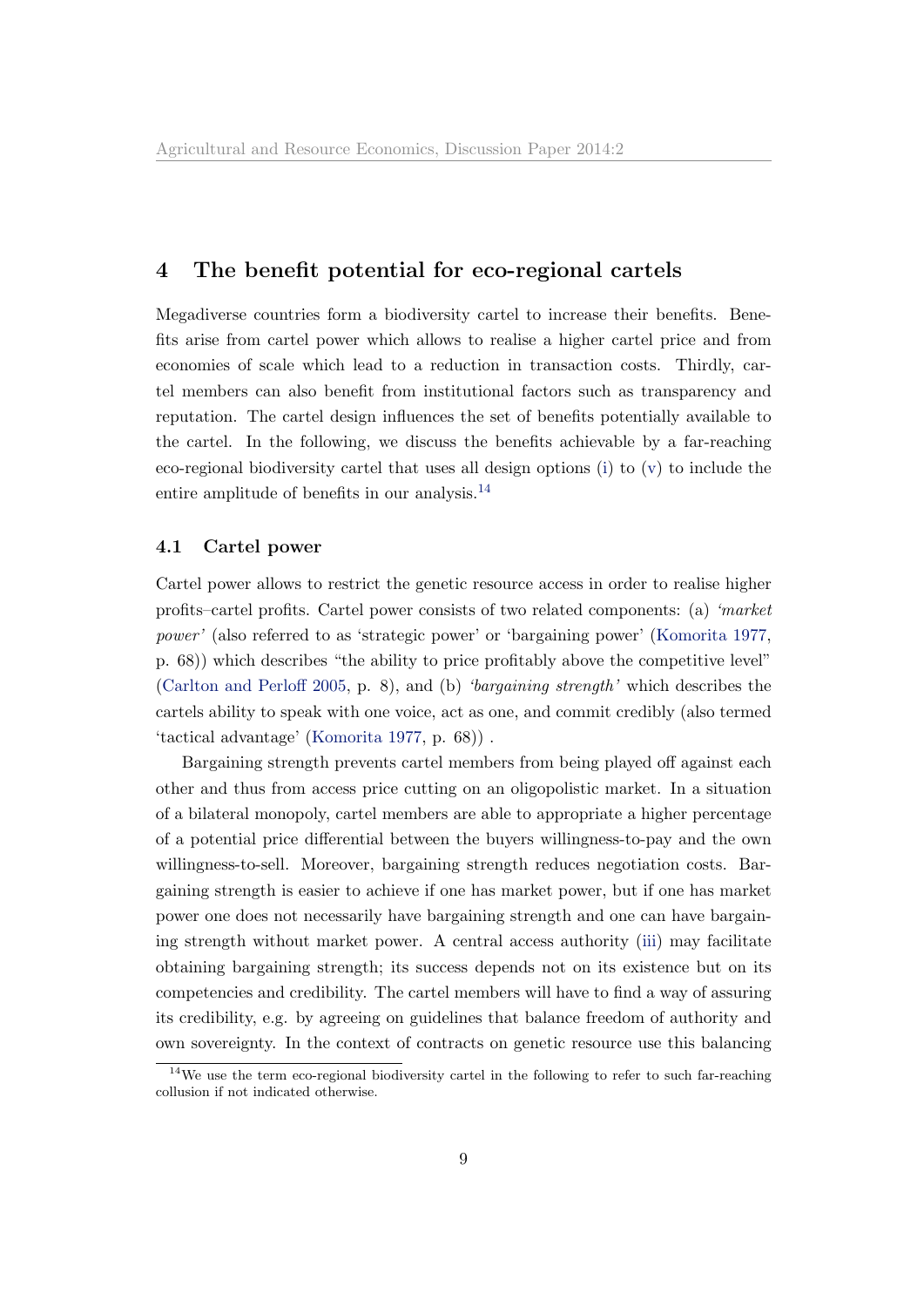act is tricky. The competent authority will negotiate every deal anew as there are no standardised products and prices, and will thereby accumulate considerable knowledge. This knowledge lead may erode the power of the cartel members and make them dependent on the central authority.

Market power is the stronger the higher the share of global biodiversity, the higher the estimated share of unknown species, and the larger the number of endemic species the eco-regional biodiversity cartel represents. The higher the market power, the greater the ability to dictate the trade conditions. The lower the market share the more important is bargaining strength: Cartels on an oligopolistic market with a high bargaining strength–acting credibly as one–are similarly likely to dictate the terms of trade. Both, market power and bargaining strength are important. Only if one has bargaining strength, one can profit from market power; and without having at least some market power, bargaining strength is irrelevant.

The effectiveness of the cartel's power in rising prices depends on the demand elasticity, i.e. it being inelastic. Theoretically, demand elasticity hinges upon the ease of substituting genetic resources, random or specific screening. [Reid et al.](#page-31-6) [\(1996,](#page-31-6) p. 168) assume good substitutability and thus elastic demand. Yet, Holm-Müller [et al.](#page-30-8) [\(2005,](#page-30-8) p. 55) present evidence from Germany that the industry assumes a continued importance of genetic resources (and that some industry sectors $^{15}$  $^{15}$  $^{15}$  even expect the importance of genetic resources to grow in the future).

#### 4.2 Economies of scale

Economies of scale in administration, monitoring, and enforcement may arise from collusion due to joint access regulation [\(iv\)](#page-7-3) and mutual exchange of information, especially if facilitated by a central administrative authority [\(iii\)](#page-7-2). The information complexity is distributed over all cartel members. Besides, knowledge spillovers and learning by others occur, which lessen each country's information burden share even further. This includes information production regarding the CBD, its ABS regulation and international negotiations, the reliability of customers, as well as information on genetic resources and pharmaceutical and biotechnological knowledge. The central authority is comparable to an intermediary in the bilateral trade setting– who achieve considerable higher royalty rates in negotiations [\(Vogel et al.](#page-32-4) [2000,](#page-32-4) p. 44). Public notification of ABS processes [\(i\)](#page-7-0) further contributes to economies of scale in monitoring a customer's usage of genetic material and information as well

<sup>&</sup>lt;sup>15</sup>Botanical medicine, cosmetics and care, horticulture, and livestock breeding.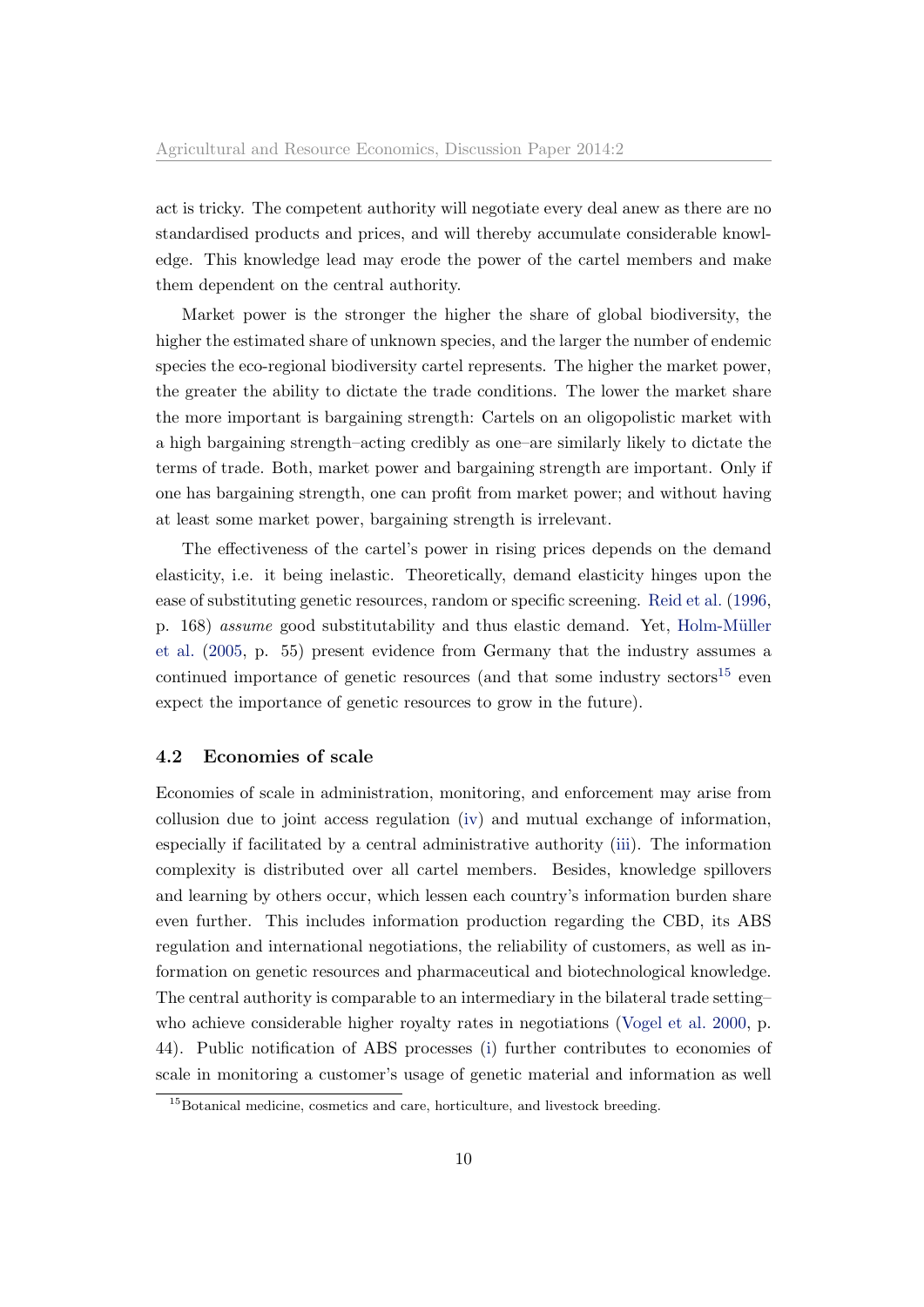as products developed thereof. Especially with technology advancing more and more in the direction of a combination of genetics and informatics [\(Pastor and Ruiz](#page-31-1) [2009,](#page-31-1) p. 7 f.), economies of scale in monitoring will be increasingly important. Closely related, the central authority also reduces the enforcement costs as non-compliance by prospecting agents is discouraged by a higher threat of detection.

A central organisation [\(iii\)](#page-7-2) may increase the visibility and effectiveness of marketing campaigns and realise economies of scale in advertising; a public resource register [\(ii\)](#page-7-1) will support these activities. Exchange of information through a regional authority may additionally create economies of scale in biotechnological development. Collusion increases the chance that the worldwide unevenly distributed information on genetic resources and biotechnological knowledge reaches a cartel member. It also reduces the degree of uncertainty inherent in this information as it can be verified with other cartel members. A public resource register [\(ii\)](#page-7-1), public notification of ABS processes and the genetic resources involved [\(i\)](#page-7-0), and benefit reallocation of non-monetary benefits in form of joint research and development [\(v\)](#page-7-4) contribute to economies of scale in biotechnological development as well. They may arise even if a country is the most developed country of the cartel. It will gain from a wider research network with an increased rate at which new developments occur. Additional side-benefits from a regional authority [\(iii\)](#page-7-2) are possible regarding the management of cross-border affairs such as invasive species and effectiveness of regional policies such as nature conservation zones.<sup>[16](#page-1-0)</sup>

#### 4.3 Positive influence on institutional factors

The biodiversity cartel influences institutional aspects within the member countries: Neighbouring countries that build (slightly) different institutions for the same purpose enable institutional learning and adaptation and thereby enhance institutional functioning. The regional competent authority most probably reinforces institutional capacity. Joint action may create a communal spirit and trust, and property rights enjoy a stronger enforcement as the other cartel members have an incentive to recognise and support enforcing them.

The biodiversity supplying country has a higher probability to know about the bioprospecting firm from other cartel members, especially in case of public announcement of ABS processes [\(i\)](#page-7-0) and a regional genetic resource register [\(ii\)](#page-7-1). This

<sup>16</sup>We thank a reviewer from the 2nd International Conference on Environment and Natural Resources Management in Developing and Transition Economies (enrmdte), Clermont-Ferrand, 17. – 19.10.2012, for mentioning the additional side-benefits.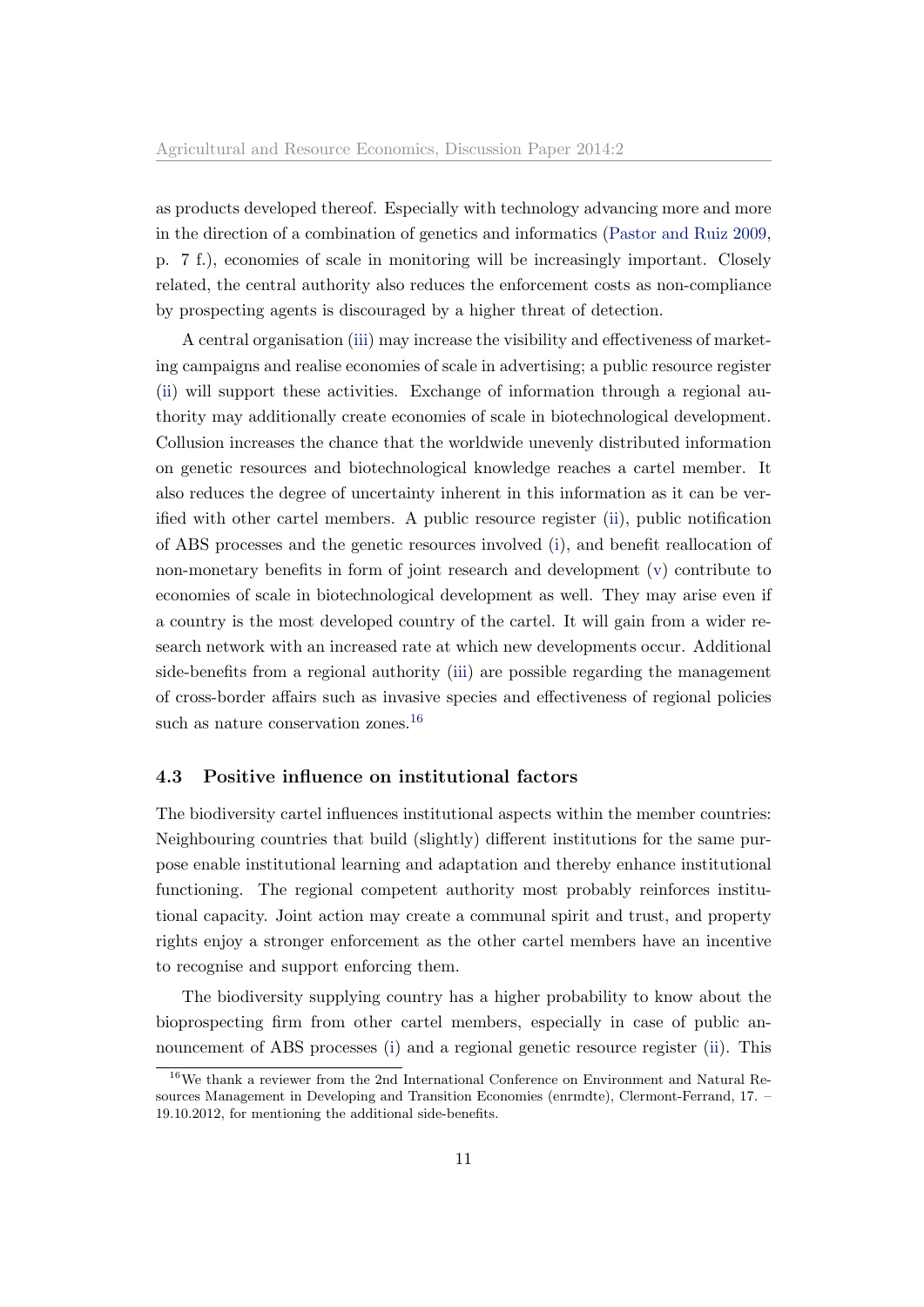diminishes the principal-agent-problem of moral hazard, i.e. the threat that the prospecting firm undermines the contract by, for example, using the genetic material for research other than agreed upon. Trading with such cartel [\(i;](#page-7-0) [ii\)](#page-7-1), the prospecting firm enjoys access to detailed public information on the cartel's genetic resources and access requests by competitors. A customer has lower transaction costs for identifying the country of origin if the biodiversity cartel regulates access to the entire eco-region [\(iv\)](#page-7-3) and establishes a central access authority [\(iii\)](#page-7-2)–a genetic resource register [\(ii\)](#page-7-1) eases identification even further. Far-reaching collusion reduces the information asymmetry problem on both resource demand and supply side. Transparency in biodiversity transactions lowers transaction costs in form of monitoring and enforcement costs for the host countries and in form of searching costs for the prospecting firms. The cartel may build up reputation. As it is a transaction-specific expenditure and much dependent on the customer's perception, the return, becoming a preferable trading partner, is incalculable. Reputation generates "idiosyncratic exchange relations" that withstand trade disruptions better [\(Williamson](#page-32-10) [1979,](#page-32-10) p. 240 f.).

The biodiversity cartel can influence some, although probably not the most important 'institutional factors'–components of the institutional environment. The institutional environment refers to a country's political and economic setting, which is simultaneously dependent on many factors such as corruption, delinquency, unemployment, and trust [\(Davis and North](#page-29-8) [1970,](#page-29-8) p. 133). More specifically, the cartel cannot, for example, provide remedy for poor statal enforcement such as control of illegal trade in genetic resources or even stealing of resources. Similarly, regional cartels do not have a direct impact on the deficiencies of national biodiversity governance institutions to which [Kamau et al.](#page-30-1) [\(2010,](#page-30-1) p. 248) refer. They might give an additional (needed) stimulus though and reduce institutional transaction costs of implementing these institutions through economies of scale.

We summarise with an overview in Table [1](#page-14-0) how different design features contribute to and facilitate a cartel's ability to appropriate benefits from collusion, assuming that all cartel agreements can be implemented credibly.

## <span id="page-13-0"></span>5 The variability in cartel members' benefits

In this section we analyse the distribution of the total cartel benefit among cartel members and derive two factors that largely determine a member's benefit share.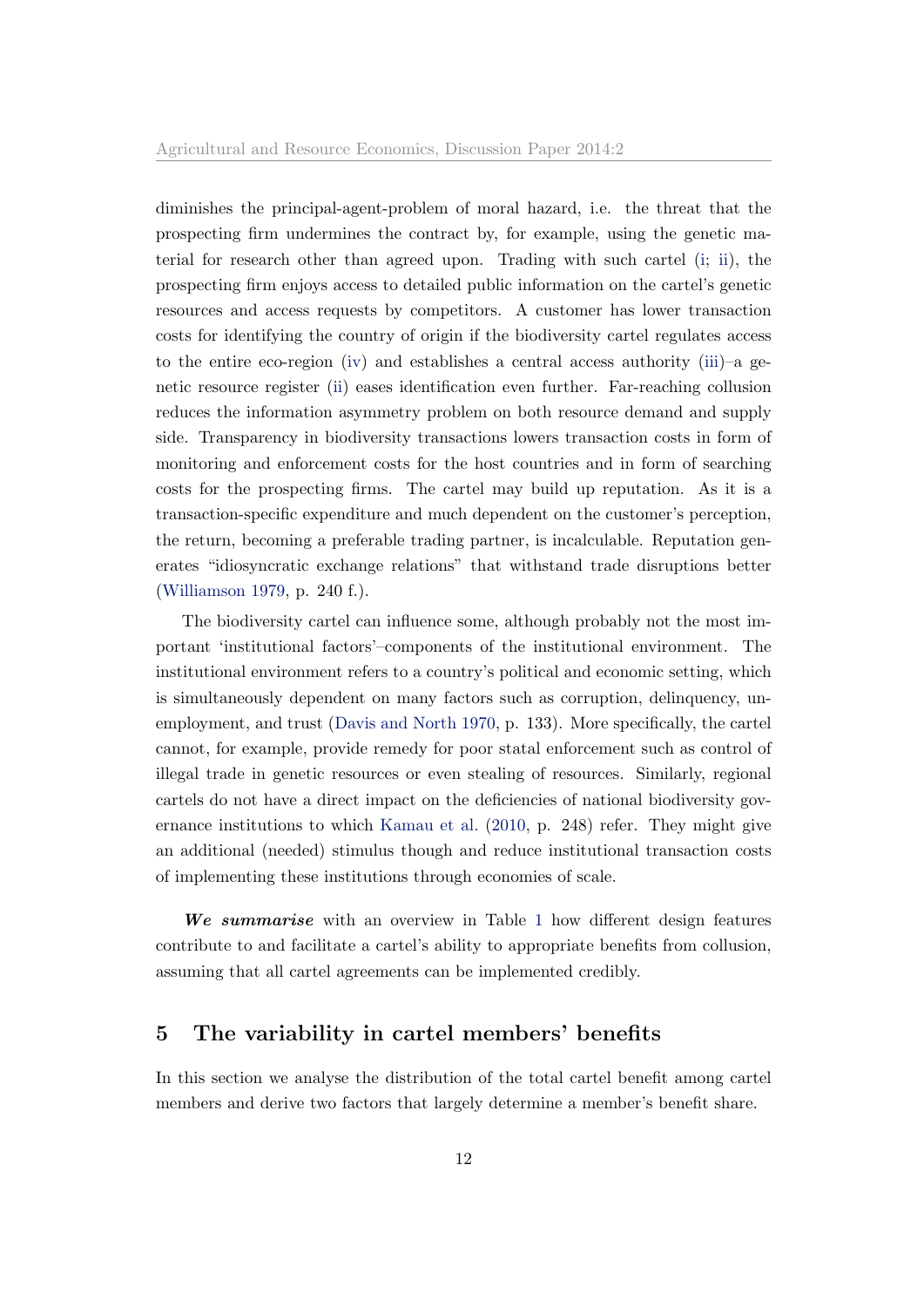|                                       | Public       | Public      | Regional                   | Access       | <b>Benefit</b> |
|---------------------------------------|--------------|-------------|----------------------------|--------------|----------------|
| Benefit type                          | notifi-      | resource    | autho-                     | coordi-      | reallo-        |
|                                       | cation       | register    | $\mathbf{rity}^{\diamond}$ | nation       | cation         |
| Market power                          |              |             |                            |              |                |
| Influence on market price             |              |             |                            | $\mathbf{x}$ |                |
| Bargaining strength                   |              |             |                            |              |                |
| $vis$ - $\grave{a}$ - $vis$ customers |              |             |                            |              |                |
| Better trade conditions               |              |             | $\mathbf{x}$               | $\mathbf{x}$ |                |
| Reduced negotiation costs             |              |             | X                          | $\mathbf x$  |                |
| Economies of scale                    |              |             |                            |              |                |
| Administration                        |              |             | $\mathbf{x}$               | $\mathbf{x}$ |                |
| Monitoring                            | $\mathbf x$  |             | $\mathbf x$                | $\mathbf x$  |                |
| Enforcement                           | X            |             | X                          | X            |                |
| Advertising                           |              | $\mathbf x$ | X                          |              |                |
| Biotechnological development          | $\mathbf x$  | X           | $\mathbf x$                |              | X              |
| Cross boarder affairs                 |              |             | X                          |              |                |
| <i>Institutional factors</i>          |              |             |                            |              |                |
| Communal spirit*                      | $\mathbf{x}$ | $\mathbf x$ | $\mathbf x$                | $\mathbf x$  | $\mathbf x$    |
| Transparency, demand side             | $\mathbf{x}$ | X           | X                          | X            |                |
| Transparency, supply side             | $\mathbf x$  |             | X                          |              |                |

<span id="page-14-0"></span>Table 1: Cartel design features [\(i\)](#page-7-0) to [\(v\)](#page-7-4) contributing to cartel benefits.

 $\degree$  The benefits realised through creating a central organisation are conditional on the institutional competencies. Here we list all potential benefits, i.e. the benefits of a truly competent regional authority.

<sup>∗</sup> Communal spirit manifests itself inter alia in the mutual recognition of property rights.

The benefit distribution is influenced by the members' characteristics and the cartel design. We first consider cartels that coordinate in prices without benefit redistribution: Once the cartel has attracted a trading partner, cartel members compete against each other in the process of finalising the contract between the customer and one of themselves. A member is the more attractive the higher its relative biodiversity share and the lower the transaction costs for the customer, i.e. the better the institutional environment. Here we consider customers from CBD Parties<sup>[17](#page-1-0)</sup> who have an interest in complying with the CBD in the most facile way.

For cartels whose members coordinate on an internal benefit redistribution [\(iii\)](#page-7-2), the relative distribution of the total cartel benefit among cartel members depends

 $17193$  countries are Parties to the CBD, 168 have signed the CBD. Andorra, the Holy See, South Sudan, and the United States of America are not a Party to the Convention (online: www.cbd.int/convention/parties/list, last 6.12.2013).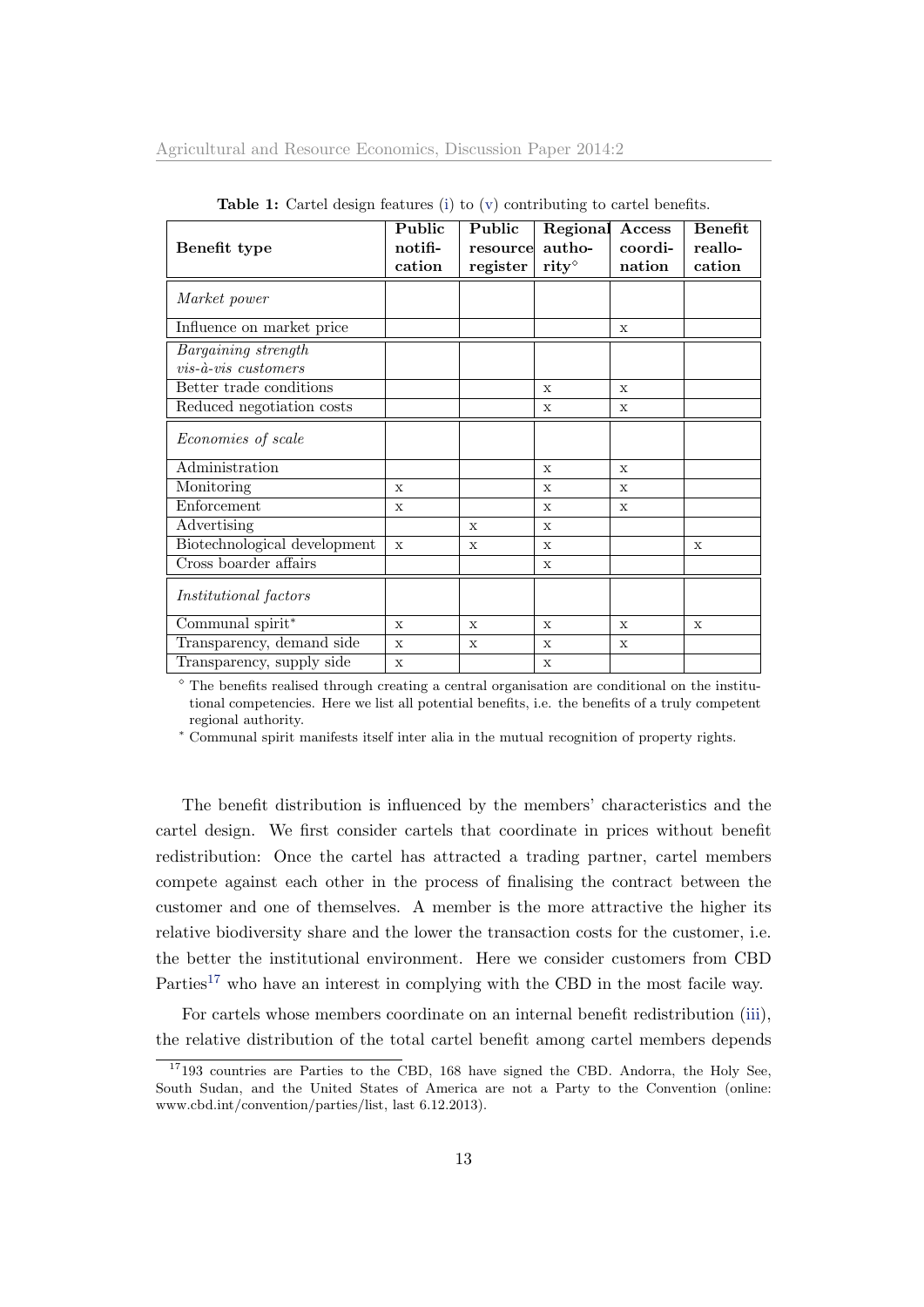on the respective allocation rule. A total redistribution of benefits (in contrast to collusion-additional benefits) deters countries being close to a monopoly power in genetic resource trade, because the share of reallocated cartel benefits tends to be lower than their benefit without cartel formation. Benefit redistribution might attenuate the "Winner-takes-it-all-market" (ref. Section [2\)](#page-4-0) but is unlikely to lead to distributional justice. Even if a cartel covering all countries that host a certain species agrees on a benefit sharing rule, this rule is likely to reflect the power asymmetries between the cartel members. A more in-depth analysis of a rule for the redistribution of benefits and internal benefit spillovers or of market share allocation regulations is beyond the scope of this paper. In the end, though, these rules mirror the relative power of cartel members as they are likewise resulting from a negotiation process. The relative negotiation power depends on the cartel members' relative biodiversity richness and relative political power, which tends to be correlated with the relative institutional environment. Thus, our analysis applies also to a cartel that redistributes benefits.

A cartel member's benefit share then generally depends on the cartel member's (a) respective institutional environment and (b) relative level of biodiversity and number of species endemic in its territory as compared to the other countries of the eco-region. We classify the cartel members accordingly and give an an overview of relative cartel benefit shares in Table [2.](#page-15-0) Ceteris paribus, a relatively favourable

|                                 |              |     | Relative biodiversity richness |
|---------------------------------|--------------|-----|--------------------------------|
|                                 |              | low | high                           |
| Relative institu-               | unfavourable |     |                                |
| tional environment   favourable |              |     |                                |

<span id="page-15-0"></span>Table 2: Cartel members' relative benefit shares

institutional environment in comparison to other cartel members leads to higher benefits. The same applies to a ceteris paribus relatively higher biodiversity richness. The country with an institutional trade advantage or an Hecksher-Ohlin comparative advantage relating to biodiversity endowments will thus obtain the contract. Richerzhagen and Holm-Müller [\(2005\)](#page-31-8) emphasize the importance of the institutional environment for attracting biodiversity trade. In our case of megadiverse countries, we assume that a relatively favourable institutional environment is more important for the magnitude of the benefit share than a comparably high biodiversity richness. A cartel member with the comparatively best institutional environment and the highest biodiversity richness will reap the highest benefits  $(+++)$ . It can appro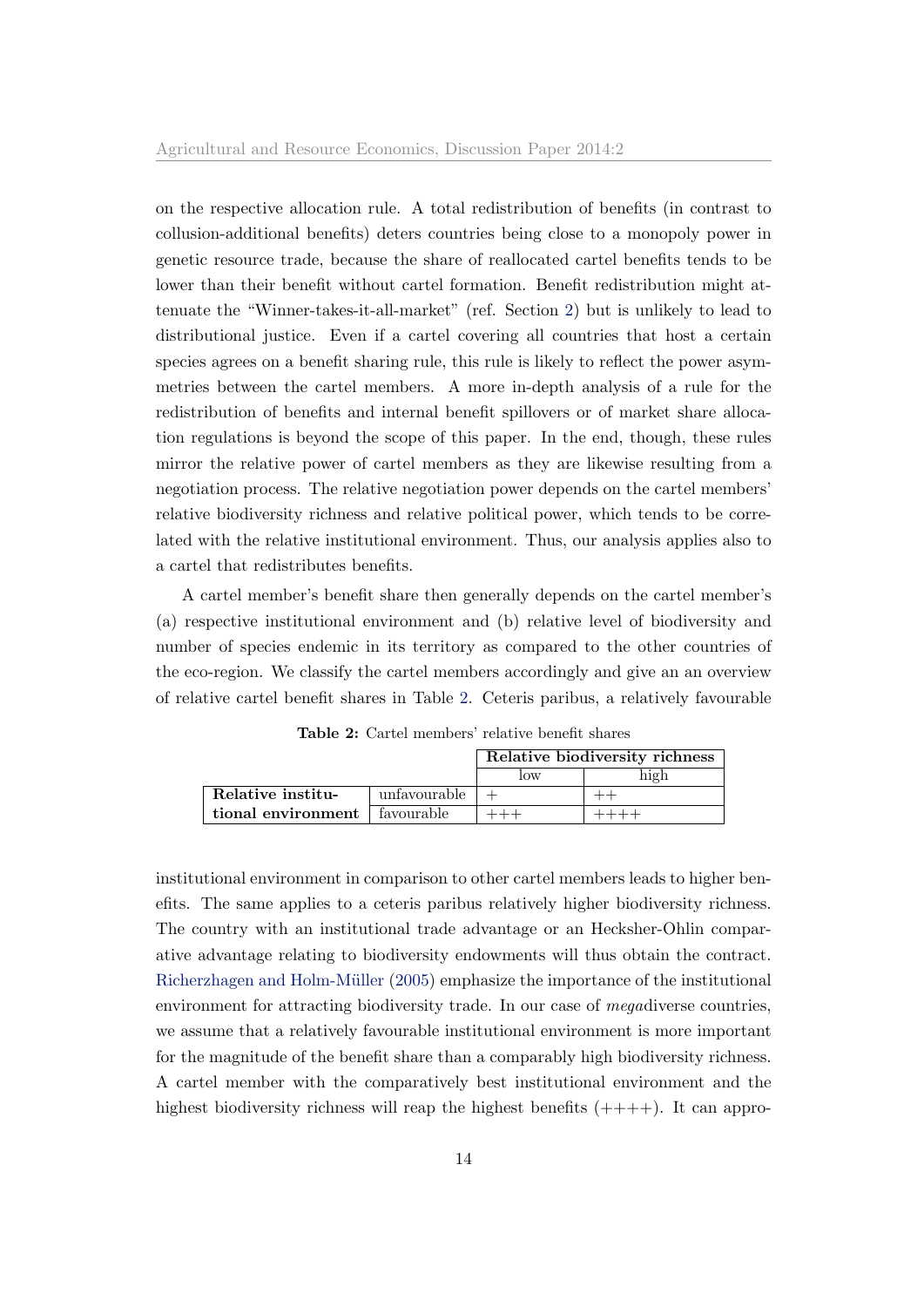priate the largest share of the benefits collusion adds to those of bilateral trade. A country with a good institutional environment and lower biodiversity richness than another cartel member with an relatively unfavourable institutional environment will gain more from cartel formation than this other member  $(++)+$  +  $/$  + +  $)$ . The cartel member with the poorest institutional environment and the relatively lowest biodiversity richness will hardly obtain any benefits from cartel formation  $(+)$ .

# <span id="page-16-0"></span>6 Factors limiting a biodiversity cartel's benefits

Cartel benefits are limited by internal and external factors, which we discuss in turn in this section. They reduce the magnitude of a biodiversity cartel's appropriable benefits up to nullifying them when they cause the cartel to break-up.

#### 6.1 Internal factors

Collusion entails new transaction costs that reduce the overall benefit from cartel formation. These are notification, coordination, and negotiation costs within the cartel, costs for enforcing the cartel agreement internally, and costs for commitment devices. Moreover there are costs of compromises as the agreement might deviate from the individual optimum.

Internal cartel stability depends largely on a cartel's own coordination success. Coordination is eased the more, the better the cartel design respects the structural differences in biodiversity endowments between members, such as taking account of differences in endemic species. Unfortunately the cartel design might ex-ante facilitate coordination, but be ex-post unattractive. Benefit redistribution [\(v\)](#page-7-4), for example, can serve as a stabilising element in the face of uncertainties about deviations from the expected trade distribution [\(Levenstein and Suslow](#page-30-3) [2006,](#page-30-3) p. 71). Once the uncertainties are revealed, the regulation may become unattractive; cartel stability is challenged and depends yet again on the ability of the cartel members to flexibly coordinate themselves. State-run cartels endure the additional problem of political subject-linking. Their cartel members might take decisions which are grounded in strategical considerations independent of genetic resource trade.

Cheating by cartel members about trade agreements threatens internal stability of some cartel types, especially those cartels which regulate prices [\(iv\)](#page-7-3) or redistribute benefits [\(v\)](#page-7-4). Punishment possibilities for cheating are generally limited (ref. Section [3\)](#page-6-0). In any case, [Levenstein and Suslow](#page-30-3) [\(2006,](#page-30-3) p. 78) affirm in a review of empirical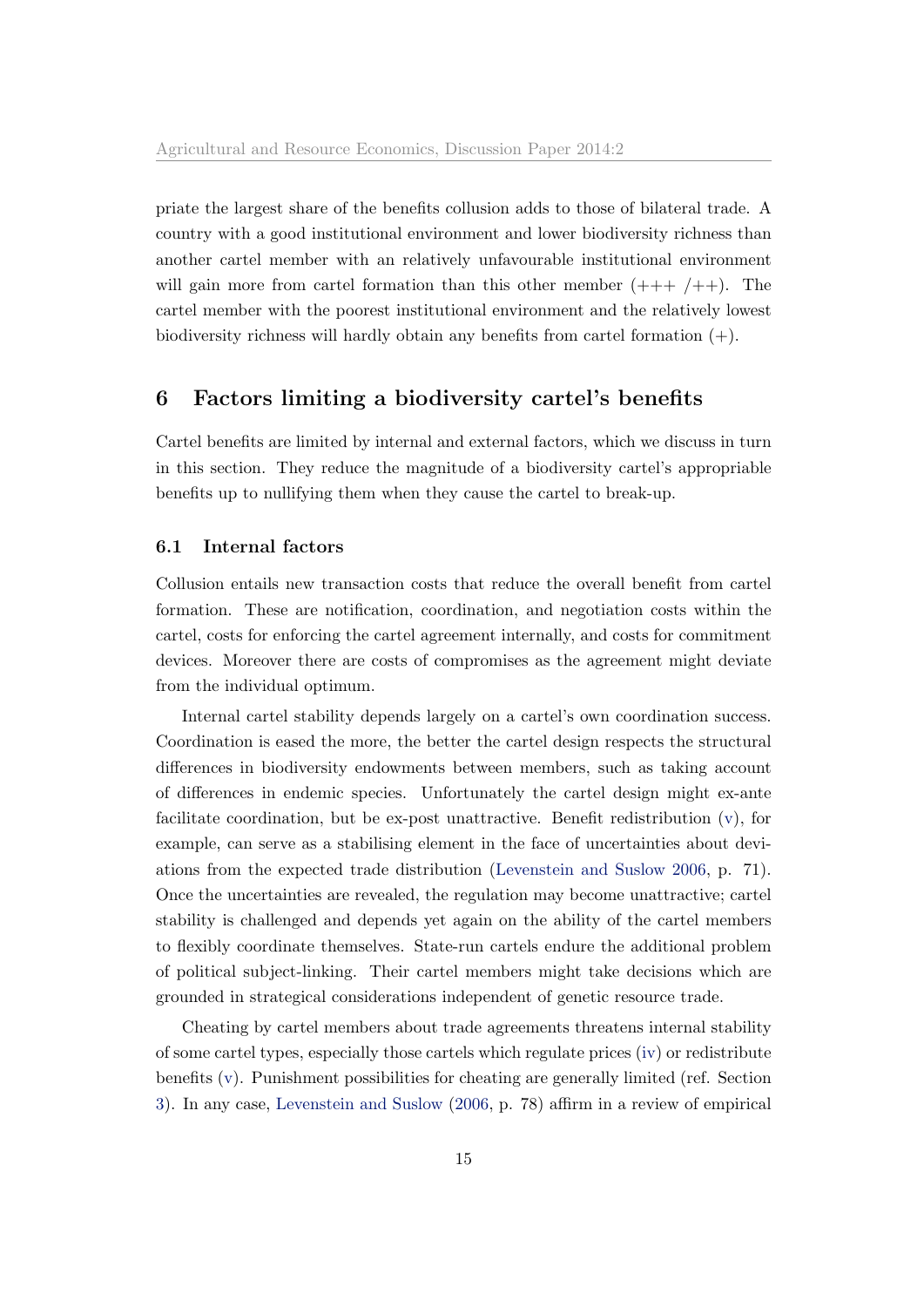studies of industrial cartels that in the ever-changing cartel environment free-riding is less challenging than bargaining problems.

A further benefit limiting factor is the choice of a complicated and burdensome access regulation. It strongly reduces the frequency of genetic resource transactions or prevents them entirely. Easy and valid access for an eco-region will render trade more attractive. It is independent of cartel formation though. Cartel formation may work in both directions: Joint action and increased information reduce the threat of moral hazard and may induce an easy access regulation to attract more buyers. However, eco-regional biodiversity cartels–exemplified by the CAN (ref. Section [7\)](#page-18-0)– face the same potential trap of strict access regulation, which might even be greater due to the countries' strong belief in their cartel power.

#### 6.2 External factors

The most important external factor threatening a biodiversity cartel is the increasing importance of synthetic biology, a near-perfect substitute for the cartel's genetic resources. Substitutes limit a cartel's benefits and can even render the cartel redundant. Besides, cartel power might be threatened by material in ex-situ collections which has been obtained prior to the CBD [\(Richerzhagen](#page-31-2) [2011,](#page-31-2) p. 2251).

Irrespective of collusion, genetic resource trade captures only the theoretically appropriable benefits. The flow of benefits that a hypothetical, global social welfare maximizing agent would consider is much broader; it includes the entire genetic resource base, not only specific genetic information resources. Eco-regional biodiversity cartels operate on the existing genetic resource market and suffer from this market failure; they appropriate only parts of the value of their genetic resources.

Entry, another external threat, often challenges industrial cartels [\(Levenstein](#page-30-3) [and Suslow](#page-30-3) [2006,](#page-30-3) p. 49), but hardly so eco-regional biodiversity cartels. Countries cannot enter the genetic resource market like any other industrial market. They have to hold the respective genetic resources naturally within their territory. The sole exceptions are countries that so far have not marketed their resources and countries that host international gene banks. The threat posed by the former is tractable as their number is restricted to the countries of the eco-region. The latter cannot freely trade the resources because they are subject to international agreements.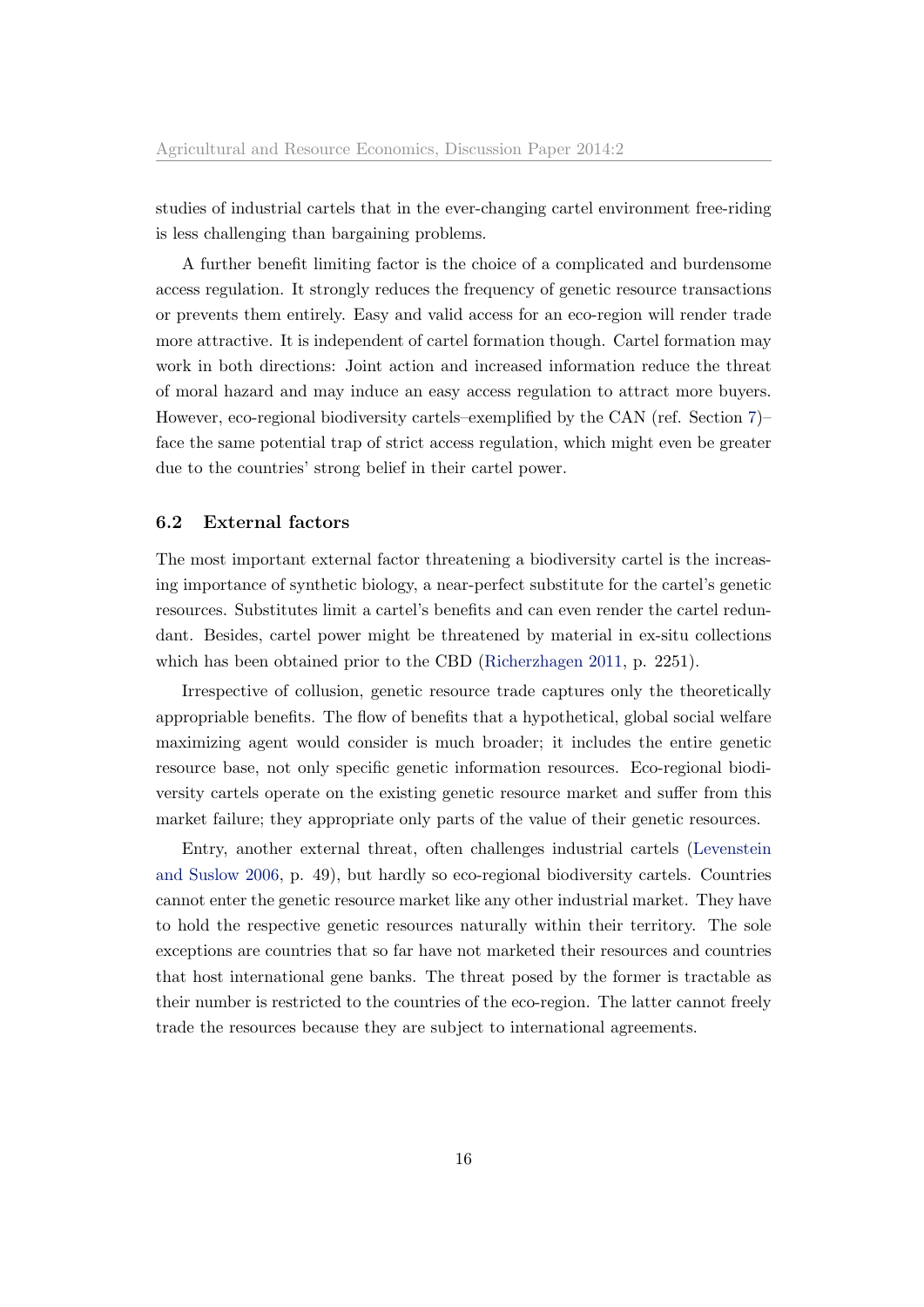# <span id="page-18-0"></span>7 The Andean Community Biodiversity Collusion

In this section we analyse the status-quo of the Andean Community's public ecoregional biodiversity collusion, which is legally based on Decision 391 "Régimen Común sobre Acceso a los Recursos Genéticos" and Resoluciónes  $414^{18}$  $414^{18}$  $414^{18}$  and  $415^{19}$  $415^{19}$  $415^{19}$ detailing an application form and a model contract. We describe the characteristics of the CAN biodiversity collusion in Section [7.1.](#page-18-1) In Section [7.2](#page-20-0) we assess the Andean countries' potential collusion benefits and in Section [7.3](#page-25-0) their actual benefits.

#### <span id="page-18-1"></span>7.1 The characteristics of the CAN biodiversity collusion

The CAN members' motivations and incentives to collude on the genetic resource market influence the biodiversity collusion's shaping, implementation success, and stability. We therefore briefly sketch these before we discuss the characteristics of the collusion as laid out in Decision 391.

The Andean Countries' motivation to collude in regulating biodiversity access is a mixture of monetary and non-monetary incentives. [Ruiz](#page-31-5) [\(2003,](#page-31-5) p. 11) reports that perceptions of excessive biopiracy and the related expectation of high potential commercial gains from regulated genetic resource trade largely influenced the drafting of Decision 391: Those involved thought of bioprospecting as a "fountain of considerable richness". The CAN intends with Decision 391 to "establish the conditions for just and equitable participation in the benefits of the access"  $(Art. 2a)$ and to "strengthen the negotiating capacity of the Member Countries" (Art. 2e).

For parts of the Andean countries' populations biodiversity is of spiritual, cultural and identity conveying value. They are emotionally related to their enormous biodiversity richness. A recent manifestation is the popularity of 'Sumak Kawsay' (Good Living), which was included in the Ecuadorian Constitution in 2008. [Gudy](#page-30-9)[nas](#page-30-9) [\(2011,](#page-30-9) p. 231) explains 'Sumak Kawsay' as an attitude by which people respect the intrinsic values of nature. This affinity to nature is used in (inter)national political debates such as Eva Morales' speech at the Copenhagen Climate Summit in 2009, the Yasuí initiative aiming to trade 'refraining from oil drilling' against 'biodiversity payments' [\(Gudynas](#page-30-9) [2011,](#page-30-9) p. 240 f.), and, our focus, CAN Decision 391. Never-

 $18$ Comision del Acuerdo Cartagena (1996): Resolución 414: Adopción del modelo referencial de solicitud de acceso a recursos genéticos, Gaceta Oficial del Acuerdo de Cartagena, Año XIII, Numero 217, Lima, 05.08.1996.

<sup>&</sup>lt;sup>19</sup>Comision del Acuerdo Cartagena (1996): Resolución 415: Adopción del modelo referencial de contrato de acceso a resursos genéticos, Gaceta Oficial del Acuerdo de Cartagena, Año XIII, Numero 217, Lima, 05.08.1996.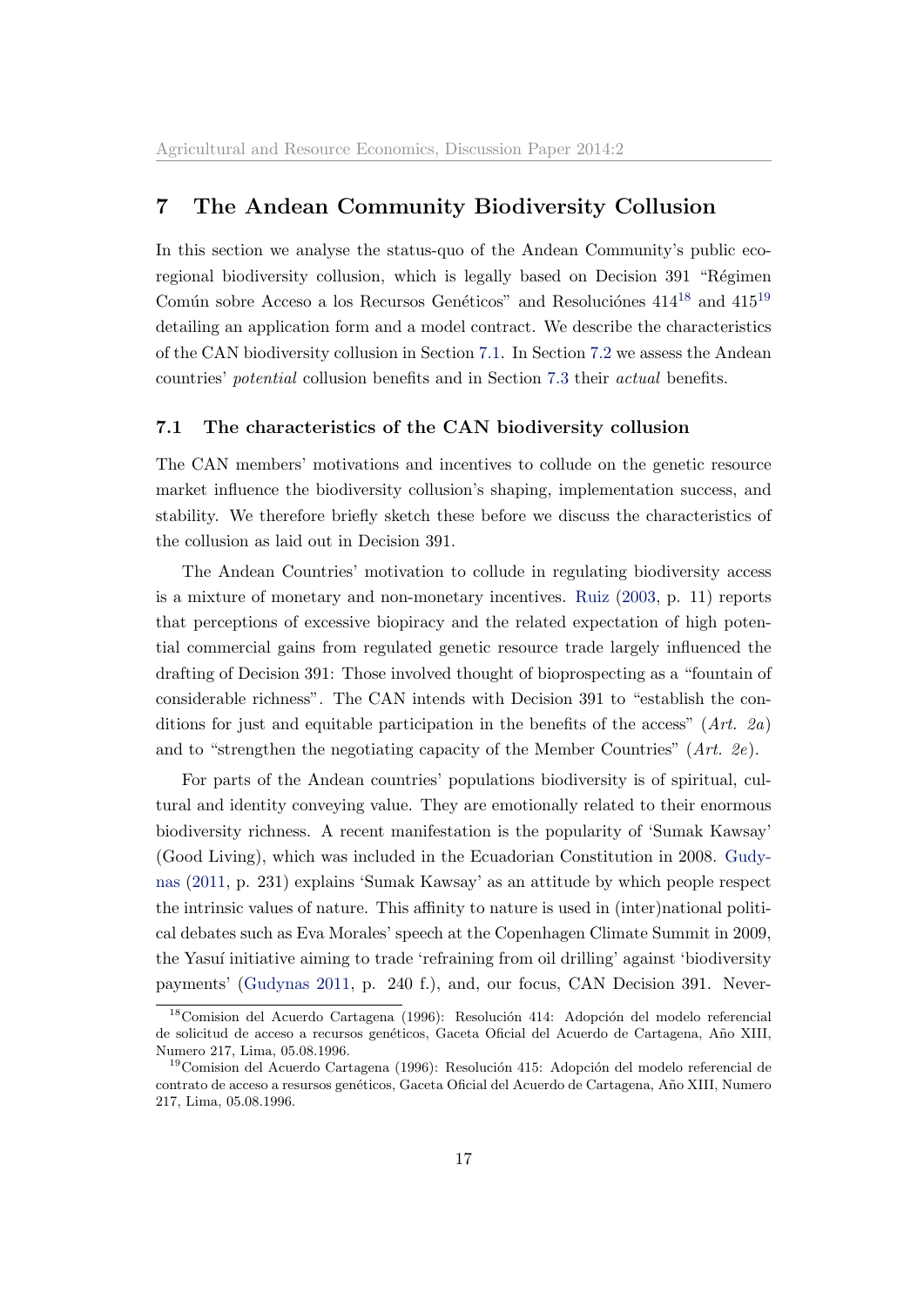theless, other decisions indicate that this may be no more then mere lip service: examples are new oil concessions in the Ecuadorian biodiversity rich provinces of Morona Santiago and Pastaza<sup>[20](#page-1-0)</sup> or the copper mining concession for the project Mirador for the Chinese company Ecuacorrientes SA (ECSA) in the biosphere reserve 'Cordillera del Cóndor' in the province of Zamora Chinchipe<sup>[21](#page-1-0)</sup>.

The CAN does not refer to itself as a cartel. Interestingly though, in 2002 Hugo Chavez made the headline "Venezuela hopes for OPEC-like biodiversity cartel" $^{22}$  $^{22}$  $^{22}$ . His comment might be more noise than seriousness as Venezuela resigned from the CAN in 2006 and as steps in such direction have neither been undertaken with the Group of Like-Minded Countries.

The CAN Decision 391 is embedded in the existing political-institutional environment of the CBD, the Cartagena Agreement, the CITES Convention, intellectual property rights and existing environmental provisions  $(Art. 13, 14, 25, 31)$ . It is directly applicable in Colombia; Peru, Ecuador, and Bolivia drafted special national legislation (Díaz [2000,](#page-29-9) p. 10). Thus access regulation is streamlined, but not uniform. In the following, we discuss the CAN collusion's characteristics in the ordering of Section [3.](#page-6-0) The CAN collusion includes the notification of all other Competent National Authorities (Art. 48, 49) and the public of ABS processes (Art. 18, 21,  $27, 28$  [\(i\)](#page-7-0). It stipulates short time limits for the Competent National Authorities to notify the public after application entry  $(5 \text{ days}, Art. 28)$ , to evaluate the application after registration (30 days,  $Art. 29$ ), and to inform the applicant after the evaluation is completed  $(5 \text{ days}, Art. 30)$ .

Art. 50n calls upon the Competent National Authorities to lead a national genetic resource register [\(ii\)](#page-7-1). Columbia created such inventory (Law 99, Art. 5). Yet Art. 50n neither requires additional screening and collecting activities nor a public access to the inventory.

Decision 391 inaugurates the 'Andean Committee on Genetic Resources' with Art. 51 [\(iii\)](#page-7-2). Alongside general coordination and recommendation tasks, it is responsible for proposing an outline of a joint database for access applications and contracts  $(Art. 51c)$  as well as a joint warning system for access problems  $(Art. 51c)$  $51q$ ), promoting joint research and technology transfer  $(Art. 51d)$ , and manage-

 $20$  "Primeros barriles del sur oriente, para el  $2017$ ", El Comercio,  $20.10.2012$ ; accessed online on 12.12.2012: www.elcomercio.com/negocios/Primeros-barriles-sur-oriente-hidrocarburos-barriles-Ecuador-petroleo $\Q0$  794920663.html.

 $^{21}$ "Contrato minero Mirador se firma hoy en medio de dudas", El Universo, Quito, 05.03.2012: accessed online on 12.12.2012: http://unvrso.ec/00031VS.

<sup>&</sup>lt;sup>22</sup>Online: www.planetark.org/dailynewsstory.cfm/newsid/17635/story.htm, last 06.12.2013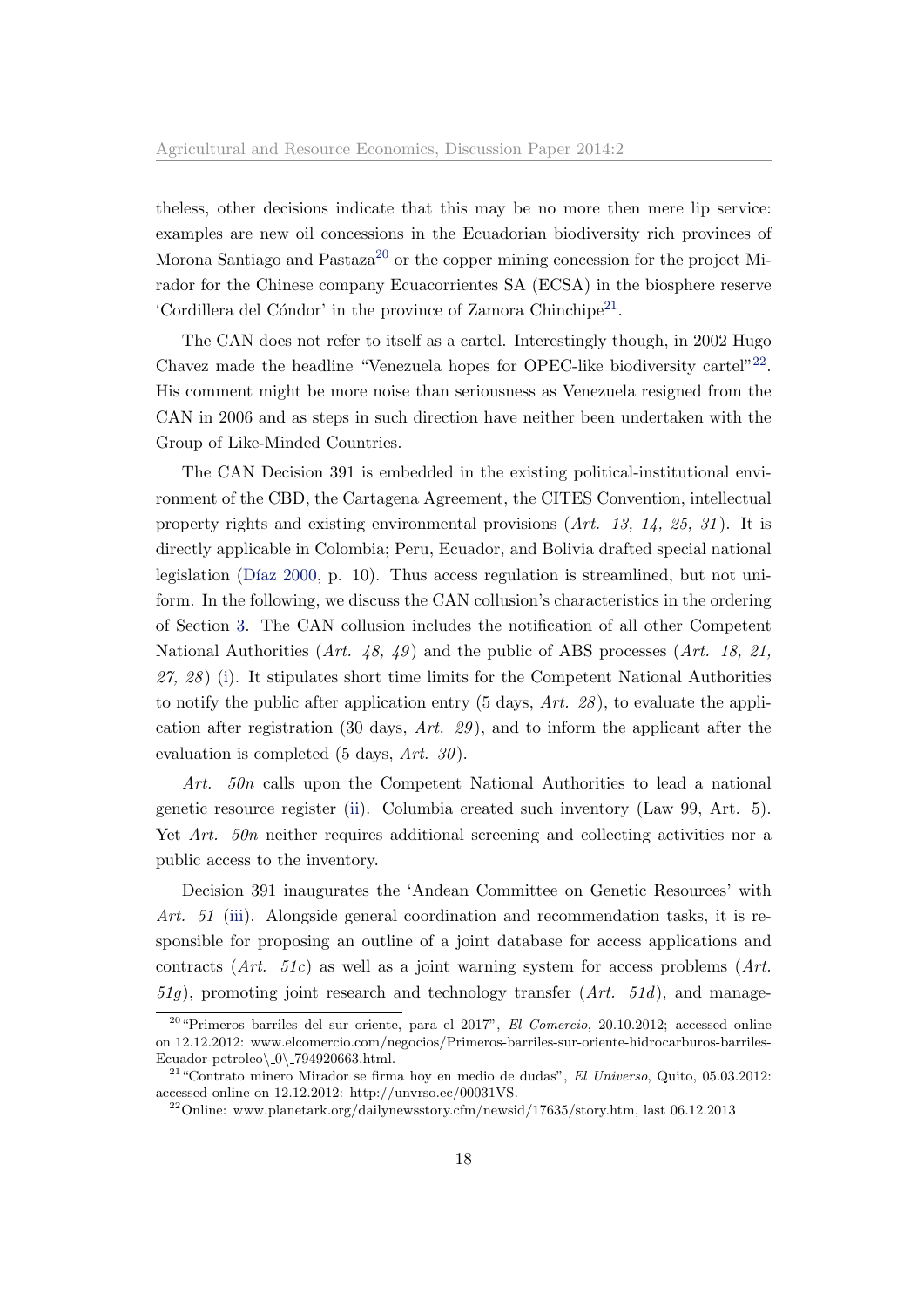ment and control of access to shared resources  $(Art. 51f)$ . The Andean Committee functions as umbrella organisation of the Competent National Authorities. The latter keep their sovereignty over granting access and draft national access regulation, though subject to Decision 391  $(Art. 5)^{23}$  $(Art. 5)^{23}$  $(Art. 5)^{23}$ .

The CAN provides detailed genetic resource access regulation (Decisión 391 Art. 16 - Art. 47, Resolución 414, Resolución 415) which includes access to in-situ and ex-situ resources, their by-products and intangible components  $(Art. 1, 3)$  [\(iv\)](#page-7-3). The CAN member states coordinate primarily on non-monetary or indirect prices: CAN nationals have to be part of the research, research in the country of origin has to be supported, knowledge transfer mechanisms have to be established and state of art knowledge about the resource and method in question to be transferred, and the institutional development in the country of origin as well as the competencies of local communities have to be supported  $(Art. 17a-f)$ . Moreover, prospectors have to supply duplicates of collected resources and the research results to the Competent National Authority, as well as the material transfer conditions of contracts signed with other parties  $(Art. 17q-i)$ . Only if the prospector provides the state of art information about the resource, its uses, and the associated risks, access will be granted  $(Art. 22)$ . Art. 35 requires a benefit sharing agreement as annex to the access contract. However, neither Decision 391 nor the model contract specify a classification and assignment of genetic resources to benefit requirements and regulations.

The CAN members do not redistribute benefits [\(v\)](#page-7-4). The Competent National Authority that is able to attract a bioprospector enters into contract with the agent and obtains–if existent–the entire profit ('Winner-takes-it-all-market').

#### <span id="page-20-0"></span>7.2 Benefits as expected per collusive agreement

We first investigate the total benefits the CAN could achieve in theory based on Decision 391 and then their distribution among cartel members.

The CAN's total collusion benefits. We discuss in turn the theoretical benefits the CAN could potentially realise from a collusion-induced increase in cartel power, economies of scale, and institutional factors (ref. Section [4\)](#page-10-0). They are in discordance with actual benefits (Section [7.3\)](#page-25-0).

Cartel power. The Andean countries host two biodiversity hotspots, the 'Tropical Andes Hotspot' and the 'Tumbes-Choc´o-Magdalena Hotspot' [\(Mittermeier et al.](#page-30-10)

 $^{23}$ Decision 391 has precedence over national law [\(Bucher](#page-29-6) [2008,](#page-29-6) p. 112).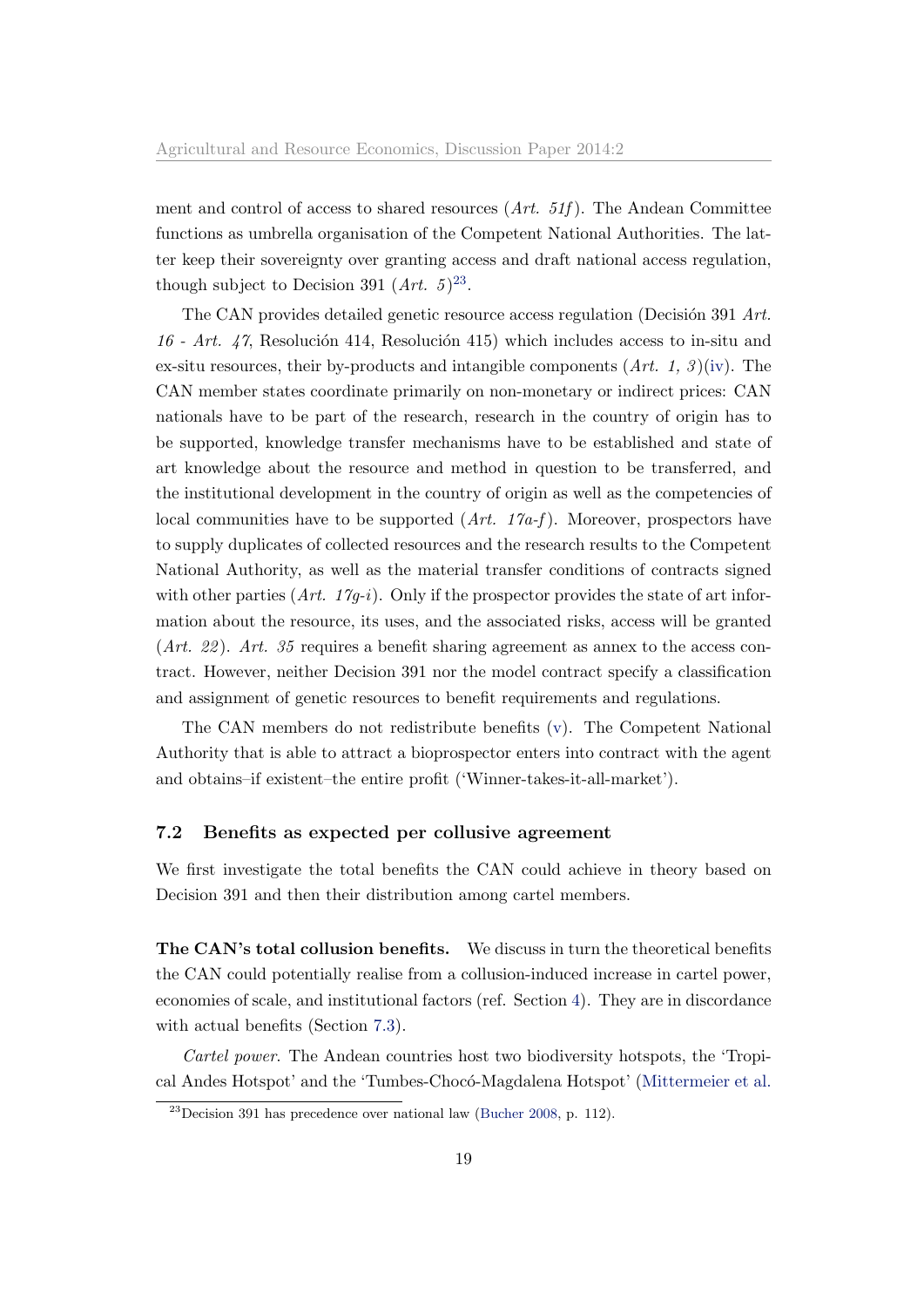[2004\)](#page-30-10), as well as important wilderness areas. The Tropical Andes Hotspot is acknowledged in the community's name and the leading of the 35 world biodiversity hotspots<sup>[24](#page-1-0)</sup> [\(Mittermeier et al.](#page-30-10)  $(2004)$ ; [Williams et al.](#page-32-11)  $(2011)$ ). It has the highest estimated number of endemic plant and vertebrate species and the second largest remaining primary vegetation area [\(Mittermeier et al.](#page-30-10) [2004,](#page-30-10) p. 32 f.). The entire CAN biodiversity covers 25% of global biodiversity [\(ERB](#page-29-10) [2002,](#page-29-10) p. 13). Considering specific screening, the CAN's market power for a specific species depends on the global distribution of that species. The CAN is able to exert a monopoly power on the market for many endemic species. In the less frequent case of random screening, a market share of a quarter of the global biodiversity market will, if complemented by bargaining strength, allow the CAN to achieve cartel power.

Economies of scale. CAN biodiversity cartel members inform each other about all ABS-related aspects including in cases of defraud  $(Art. 48, 49)$ . Thereby they profit from a reduction in information costs regarding monitoring and enforcement activities. The CAN collusion also achieves economies of scale in administration with Resolución 414 specifying a model application form and Resolución 415 outlining a model contract. The CAN cartel is equally likely to realise economies of scale in biotechnological development: One major aim of the CAN is to foster exchange and development of technologies and scientific and technological knowledge (Art. 2d, 8, 9). To this end CAN members are to organise subregional trainings  $(Art. 10)$  under coordination of the Andean Committee  $(Art. 51d)$ . Art. 17c requires mechanisms to transfer state of art knowledge about resources, which customers demand, and the method they use. Moreover, economies of scale in conservation are likely to arise from cooperation in this field  $(Art. 10)$ .

Positive influence on institutional factors. The CAN biodiversity cartel stipulates "national, and not discriminatory, treatment" among cartel members as regards access (Art. 11 ). Moreover, Decision 391 acknowledges the property rights of "the native, Afro-American and local communities"  $(Art. 7)$  and demands their recognition in access contracts  $(Art. 34)$ . If implemented, both regulations have the potential to ease national as well as regional societal distress. However, there is also a risk that indigenous communities generally refuse the marketing of genetic resources they perceive as holy.

Decision 391 increases transparency in genetic resource trade, both on demand and supply side. A CAN member country should know about prospecting activities

 $^{24}$ Biodiversity hotspots are areas hosting at least 0.5% of global plant species as endemic ones and that have diminished to 30% of its original size [\(Myers et al.](#page-31-9) [2000\)](#page-31-9).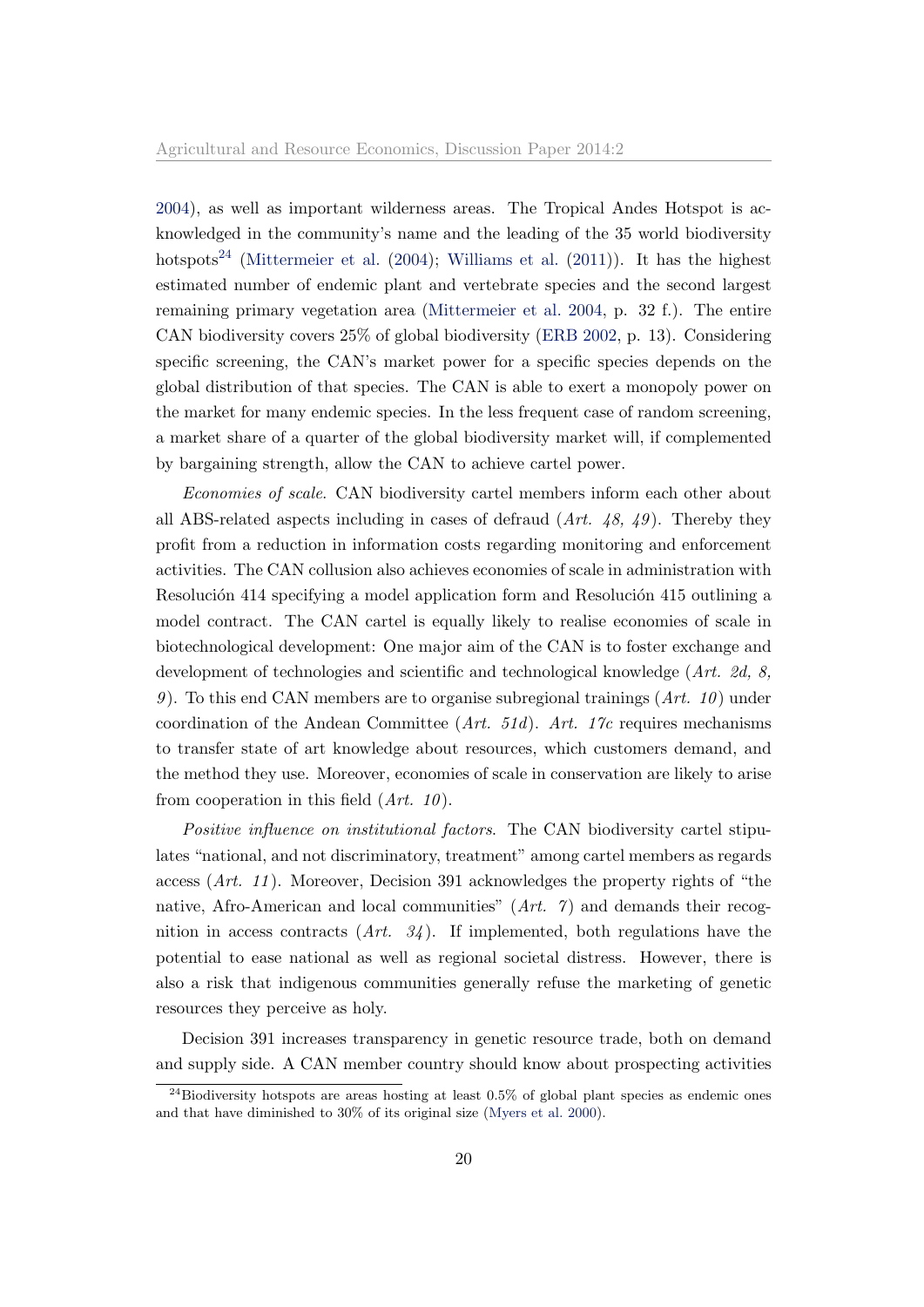of, compliance by and sanctions for an agent by other CAN members  $(Art. 48, 49)$ . Information on all ABS processes and contracts is public information (Art. 18, 21,  $27$  –access applications and approvals are published in the newspaper (Art. 28, 38)– and thereby the CAN members can possibly count on additional information about the customer from the public domain. The prospecting firm has to inform the CAN contract party about the requested genetic resource  $(Art. 22)$ . The high discovering probability created by joint CAN action and by strict disclosure provisions reduces the threat of moral hazard. Similarly on the demand side, the prospecting firm enjoys transparency about the access procedure, the terms of the model contract (Resolución 415), and potential rival applicants<sup>[25](#page-1-0)</sup> (Art. 18, 21, 27, 28, 38). Art. 15 calls for "clear, effective, well-grounded and lawful" access processes and Art. 28, 29, 30 ensure timewise procedural certainty. Furthermore, Decision 391 includes a "national inventory of genetic resources and their by-products"  $(Art. 50n)$ , however does not mention whether bioprospectors can obtain access to it.

The collusion members' benefits. In the following we analyse the distribution of the potential collusion benefits–as resulting from our previous theoretical analysis– among the CAN member countries. The members Colombia, Ecuador, Peru, and Bolivia are all megadiverse countries, but differ in their relative biodiversity richness and their number of endemic species. They also vary in their institutional environment. The two factors in combination determine the share each member country can obtain from a potential given total collusion benefit (ref. Section [5\)](#page-13-0).

Relative biodiversity richness. Colombia, Ecuador, and Peru share the Tumbes-Chocó-Magdalena Hotspot in addition to the Tropical Andes Hotspot, which also stretches across Bolivia. Table [3](#page-23-0) presents [Groombridge and Jenkins'](#page-30-11)s [\(2002\)](#page-30-11) World Biodiversity Atlas figures for biodiversity richness and endemism of the Andean countries. Not surprisingly Bolivia has the comparatively lowest diversity in terms of biodiversity richness and endemism (0.239). Colombia scores highest (0.538), followed by Peru (0.369) and Ecuador (0.353). Biodiversity richness per area is important for the screening costs bioprospectors face. Here again Colombia ranks first (1.685) and Bolivia last (0.882). Ecuador (1.519) though has a higher per area biodiversity richness than Peru (1.344).

Relative institutional environment. We use the Transformation Index BTI 2012<sup>[26](#page-1-0)</sup>

 $25$  Art. 19 allows for confidential treatment of information that "could be put to unfair commercial use by third parties" subject to restrictive conditions.

<sup>&</sup>lt;sup>26</sup>The BTI status index combines political (stateness, political participation, rule of law, stability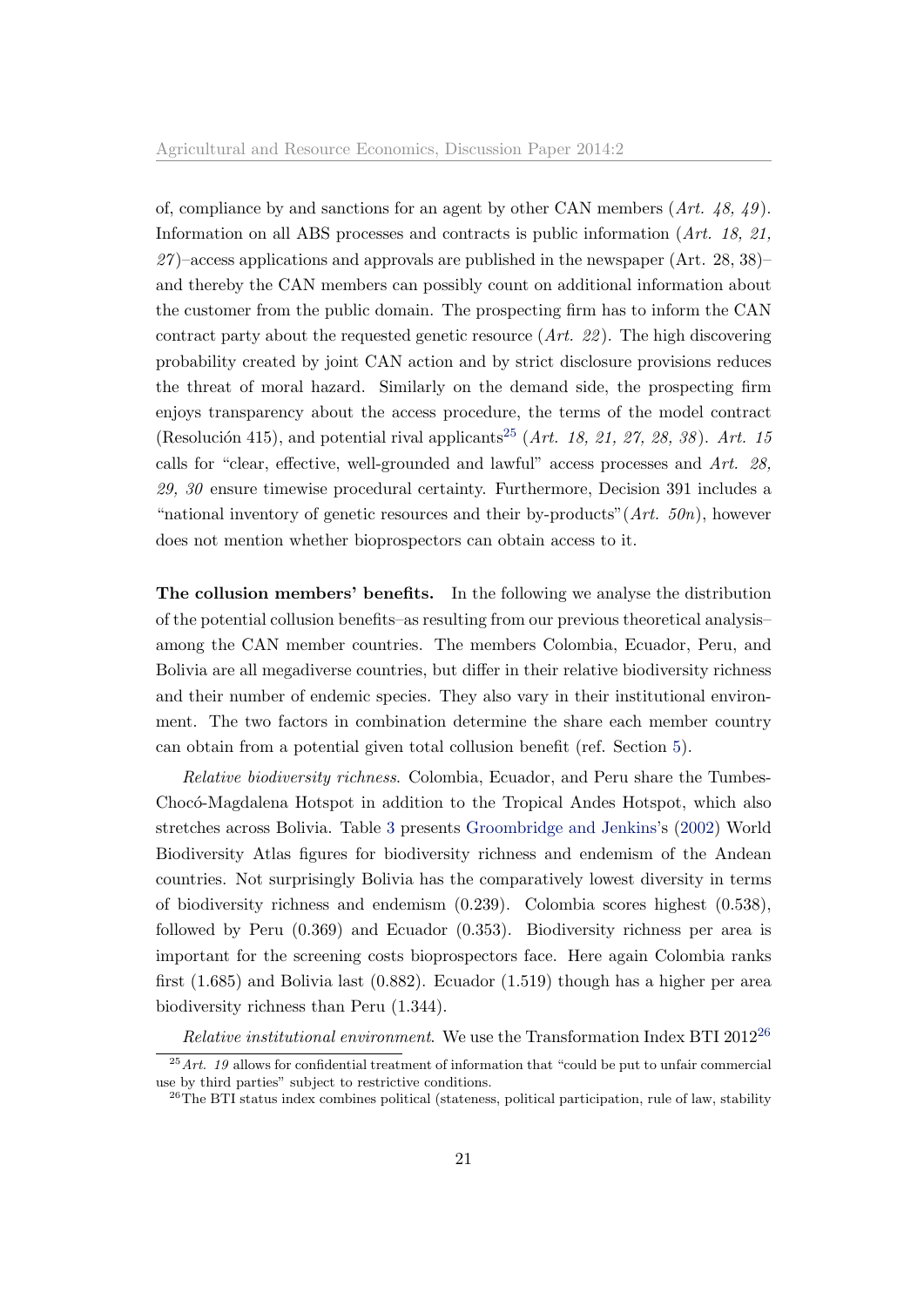| Country <sup><math>\triangle</math></sup> | Diversity     | Deviation             | Mammals |      |                   | <b>Birds</b> |      |                                | Plants |        |
|-------------------------------------------|---------------|-----------------------|---------|------|-------------------|--------------|------|--------------------------------|--------|--------|
|                                           | Index $\circ$ | from exp.             | tot.    | end. | threatened        | tot.         | end. | threatened                     | tot.   | end.   |
|                                           |               | richness <sup>†</sup> |         |      | $(\%)$<br>no.     |              |      | (% )<br>no.                    |        |        |
| Argentina                                 | 0.196         | 0.423                 | 320     | 49   | (10)<br>32        | 897          | 19   | 38<br>(4)                      | 9.372  | 1,100  |
| <b>Bolivia</b>                            | 0.239         | 0.882                 | 316     | 16   | 7<br>23           |              | 18   | 27<br>$\overline{\phantom{a}}$ | 17,367 | 4,000  |
| Chile                                     | 0.112         | 0.229                 | 91      | 16   | (23)<br>21        | 296          | 16   | (5)<br>15                      | 5,284  | 2,698  |
| Colombia                                  | 0.538         | 1.685                 | 359     | 34   | (10)<br>36        | 1.695        | 67   | (5)<br>77                      | 51.220 | 15,000 |
| Ecuador                                   | 0.353         | 1.519                 | 302     | 25   | 10)<br>31         | 1,388        | 37   | 60<br>(4)                      | 19,362 | 4,000  |
| Peru                                      | 0.369         | 1.344                 | 460     | 49   | 10)<br>47         | 1,538        | 112  | (5)<br>71                      | 17.144 | 5,356  |
| Venezuela                                 | 0.379         | 1.398                 | 323     | 19   | 25<br>$8^{\circ}$ | 1340         | 40   | (2)<br>24                      | 21,073 | 8,000  |

<span id="page-23-0"></span>Table 3: Andean countries' biodiversity richness and endemism<sup>\*</sup> [\(Groombridge and Jenkins](#page-30-11) [2002,](#page-30-11) p. 295 ff.)

<sup>∗</sup> Endemism refers here to species endemic to one particular Andean country.

 $^\Delta$  Andean countries which are not part of the cartel are written in italics.

 $\degree$  The diversity index is the mean of biodiversity richness and endemism. It ranges from 0 - 1, where globally Brazil has the highest index value of 0.74 and Colombia ranks fifth. The calculation is given in [Groombridge and Jenkins](#page-30-11) [\(2002,](#page-30-11) p. 295).

<sup>†</sup> The relative biodiversity richness with regard to a country's territorial size. [Groombridge and Jenkins](#page-30-11) [\(2002,](#page-30-11) p. 296) use the Arrhenius equation for this calculation. Globally, Indonesia has the highest relative biodiversity richness with a value of 1.844, Colombia ranks second, Ecuador third, and Brazil forth with a value of 1.436.

[\(Bertelsmann Stiftung](#page-29-11) [2012\)](#page-29-11) to compare the institutional environment of Colombia, Ecuador, Peru, and Bolivia. We have chosen the BTI status ranking because it combines political and economic transformation measures that are relevant for our analysis<sup>[27](#page-1-0)</sup>. Table [4](#page-24-0) presents the status ranking calculated by the BTI 2012 for the Andean countries. Peru achieves the relatively highest status index (6.94). Colombia (6.28) ranks second, closely followed by Bolivia (6.23). Ecuador has the comparably lowest political and economic transformation index (5.39). As the index values lie close to one another the ranking should be interpreted cautiously–not only due to the high aggregation level, but also because thresholds are likely with regard to the importance of the relative institutional environment for benefit appropriability.

Relative benefit share. Combining the scores in relative institutional environment and biodiversity richness we can deduce a very tentative ranking in benefit shares. To this end Figure [1](#page-24-1) shows the cartel members' performance in these two dimensions in a single graph. A clear ranking in benefit shares is not possible. Peru and

of democratic institutions, and political and social integration) and economic transformation (level of socioeconomic development, organization of the market and competition, currency and price stability, private property, welfare regime, economic performance, and sustainability) criteria. A detailed explanation of the index and its method is provided in [Bertelsmann Stiftung](#page-29-11) [\(2012\)](#page-29-11) and online at www.bti-project.org (last accessed on 29.04.2013).

<sup>&</sup>lt;sup>27</sup>The frequently used alternative are the governance indicators of the Worldwide Governance Indicators (WGI) project (http://info.worldbank.org/governance/wgi/index.asp, last accessed on 11.01.2013). However, they are not appropriate for our analysis as the WGI project does not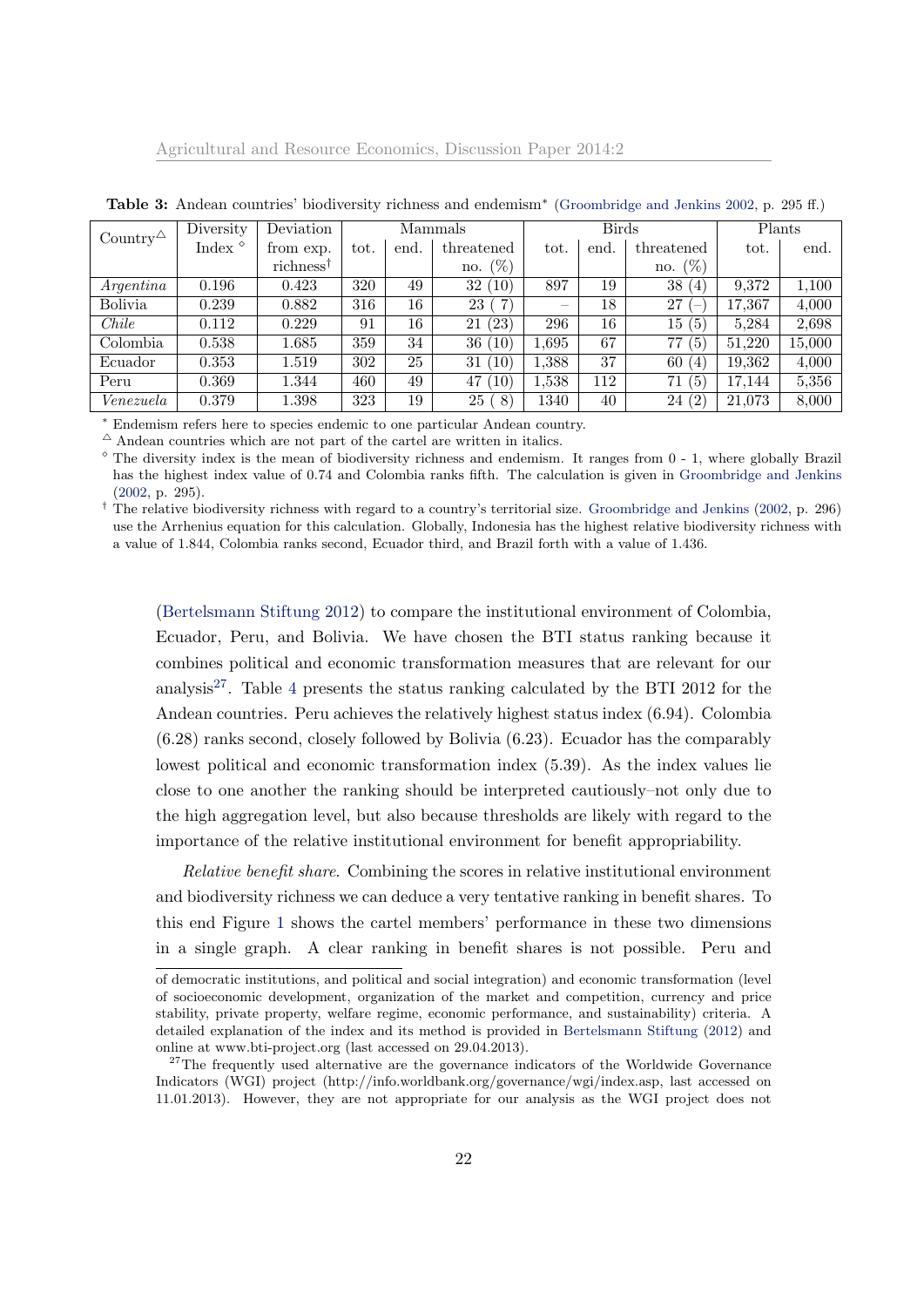| $Country*$     | Status | Political      | Economic       |
|----------------|--------|----------------|----------------|
|                | index  | transformation | transformation |
| Argentina      | 6.95   | 7.55           | 6.36           |
| <b>Bolivia</b> | 6.23   | 6.85           | 5.61           |
| Chile          | 8.87   | 9.20           | 8.54           |
| Colombia       | 6.28   | 6.05           | 6.50           |
| Ecuador        | 5.39   | 5.70           | 5.07           |
| Peru           | 6.94   | 6.70           | 7.18           |
| Venezuela      | 4.47   | 4.40           | 4.54           |

<span id="page-24-0"></span>Table 4: The relative institutional environment of the Andean countries (BTI 2012, www.bti-project.org)

<sup>∗</sup> Andean countries which are not part of the cartel are written in italics.



<span id="page-24-1"></span>Figure 1: Relative institutional environment and biodiversity richness of the CAN cartel members (after BTI 2012 (www.bti-project.org), [Groombridge and Jenkins](#page-30-11) [\(2002,](#page-30-11) p. 295 ff.))

Colombia have a strict dominance in benefit share appropriability over Ecuador and Bolivia. A ranking between Peru and Colombia and between Ecuador and Bolivia is speculative. If we put a higher weight on the comparative performance in institutional environment (due to the megadiversity of all countries; ref. Section [5\)](#page-13-0), we would assign a higher chance to appropriate benefits to Peru than to Colombia, as well as to Bolivia as compared to Ecuador.

Following our assessment, Chile, Argentina, and Venezuela, which belong to the same eco-region but not to the CAN, have lower chances to benefit from cartel formation than the current CAN members. In the BTI 2012 status index (BTI 2012,

aggregate the six dimensions of governance; an own aggregation would be speculative.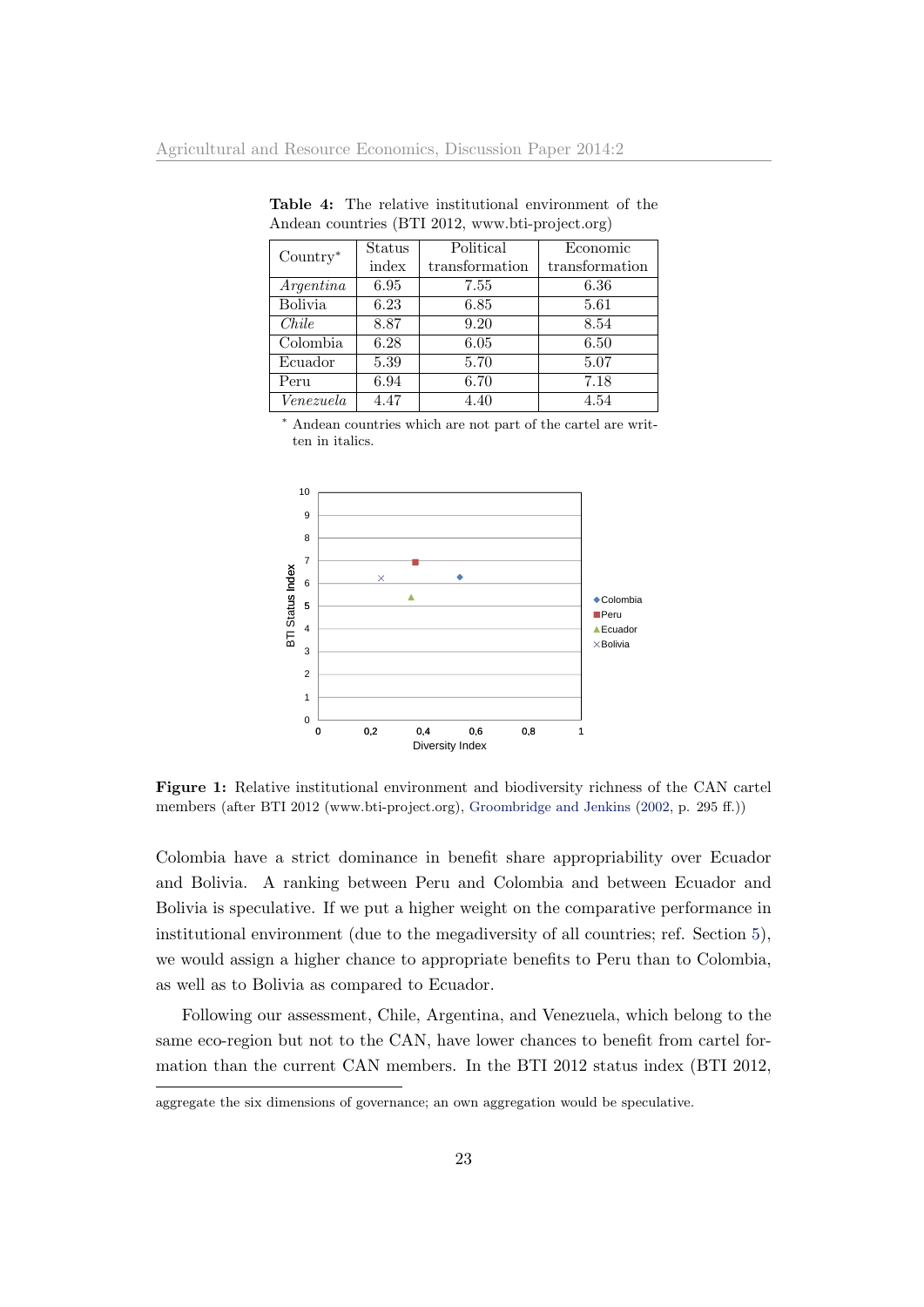www.bti-project.org) Venezuela performs worst among the Andean countries (4.47). The status index is high for Argentina (6.95) and even higher for Chile (8.87), but they have comparatively very low diversity index scores (Chile 0.122, Argentina 0.196 [\(Groombridge and Jenkins](#page-30-11) [2002,](#page-30-11) p. 295 ff.)). The vast majority of the Tropical Andes is in effect located in the current CAN member states, and the Andes make up only a relatively small part of Venezuela's, Chile's and Argentina's total land size. With in comparison relatively low biodiversity richness and endemism they have little chance of attracting numerous prospecting firms. An Andean country with a low probability to act as contracting party will over-proportionally shoulder cooperation costs, possibly to the extend that it has no incentive for regional collusion. Chile's, Argentina's, and Venezuela's interest to collude is therefore low. Our approach is conform with the actual composition of the CAN collusion.

#### <span id="page-25-0"></span>7.3 Actual benefits of a cartel that is none

In this subsection we evince the discrepancy between the considerable potential benefits described previously and the limited benefits actually realised. The CAN members admit in their Regional Biodiversity Strategy [\(ERB](#page-29-10) [2002,](#page-29-10) p. 34) that there only "exist isolated experiences of sharing of benefits arising from access to genetic resources" and that they are "confronted by problems hindering the application of Decision 391; and this Decision, in spite of its importance, has not so far proven itself to be an effective instrument for achieving the hoped-for sharing of benefits." [Ruiz](#page-31-10) [\(2008,](#page-31-10) p. 17) compiles 8 contracts for Colombia and 5 for Bolivia until 2007, whereby we have no information whether these are commercial contracts. Peru was involved in two commercial contract negotiations, but could not conclude them successfully<sup>[28](#page-1-0)</sup>. Ecuador records none<sup>[29](#page-1-0)</sup>. Viewed over one decade, these are few– if not none–commercial deals and benefits compared to initial expectations and other countries: Costa Rica, which we take as a benchmark for a successful provider country under current ABS conditions, has signed about 65 contracts with industries and universities until early 2013[30](#page-1-0), from which it realised a number of monetary and

<sup>&</sup>lt;sup>28</sup> Personal communication with the National Focal Point Peru on the occasion of the First meeting of the Plenary of the Intergovernmental Platform on Biodiversity and Ecosystem Services (IPBES-1) in Bonn on 23.01.2013.

 $29$ Personal communication with the National Focal Point Ecuador on the same occasion and date.

<sup>30</sup>Correspondence with the Biodiversity Commission of the University of Costa Rica on 04.05.2013.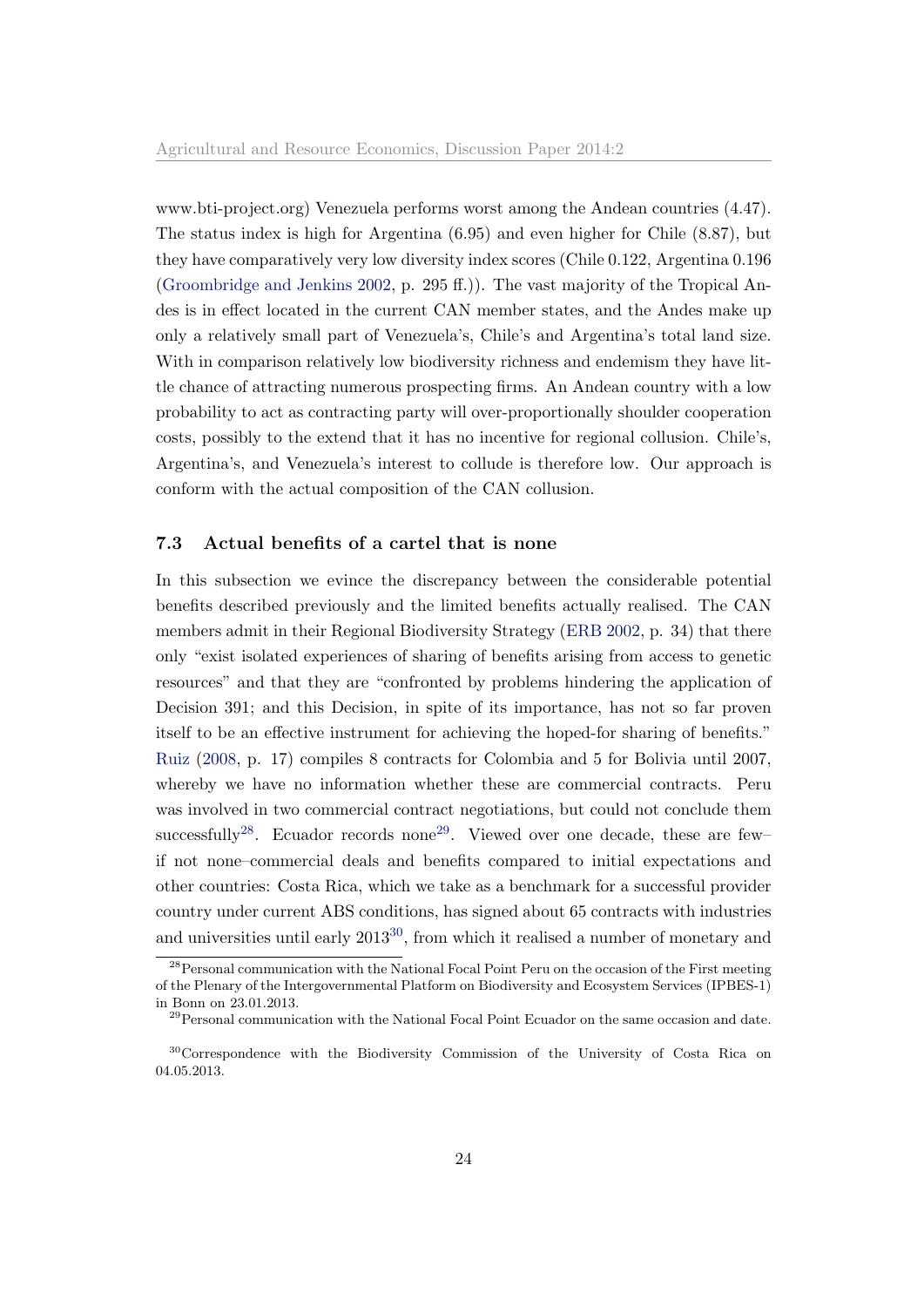non-monetary benefits (Gámez [2007,](#page-29-12) p. 85 f.); however, so far no royalties<sup>[31](#page-1-0)</sup>.

A high market share alone does not lead to high benefits; demand has to be considered as well. The CAN drafted a complicated access regime instead of creating a favourable prospecting climate. Currently, high transaction costs negatively affect a prospecting agent's interest in trading genetic resources with the CAN. Admittedly, some reductions in transaction costs occur due to the timewise procedural certainty provided by Decision  $391$  as well as the model application form (Resolución 414) and the model contract (Resolución 415). However, these are outweighed by transaction costs newly created by Decision 391. Especially the non-monetary benefit requirements related to "participation of subregional nationals", rigorous knowledge transfer and institutional development listed in  $Art. 17$  might be too demanding, complicated and costly for prospectors to deliver. Additionally, shared competencies between national authorities, local communities and the Andean Committee are perceived as a hindrance [\(Bucher](#page-29-6) [2008,](#page-29-6) p. 147 f.). The customers' "Country-of-Origin" identification problem is not overcome.

The high total access price is not profit maximising and Decision 391 inefficient: Bioprospectors pay high costs due to strong and bureaucratic regulations, but the cartel members receive little of the payments - most costs are transaction cost lost for all in inefficient trade. In addition, transaction costs also rise for cartel members (further diminishing their small profits) due to negotiation, coordination, notification, and communication costs as well as costs of compromises. [Ruiz](#page-31-5) [\(2003,](#page-31-5) p. 13) reckons that the CAN states have underestimated the latter ex-ante.

Incomplete national implementation of Decision 391 together with a low bargaining strength due to limited cooperation might imply that the cartel power is low–and not only superimposed by overly strict access regulation. [Ruiz](#page-31-10) [\(2008,](#page-31-10) p. 18) attests an absence of political will among the member countries to prioritise the functioning of Decision 391. There is no cooperation between the national focal points, no benefit transfers between member countries exist and the importance of the Andean Committee is limited because it has no own finance.<sup>[32](#page-1-0)</sup> The scarce implementation of the provisions of Decision 391 (e.g. the First Complementary Provision aims for funding for the Decision) imply that economies of scale and improvements in institutional factors will be limited. It is not clear to what extend communal spirit

<sup>&</sup>lt;sup>31</sup>Presentation at the "Informal Meeting for the Implementation of Articles 19 and 20 of the Nagoya Protocol" in Tokyo, 25.–26.03.2013.

 $32$  Personal communication with the National Focal Points of Peru and Ecuador (ref. footnote [28,](#page-25-0) [29\)](#page-25-0).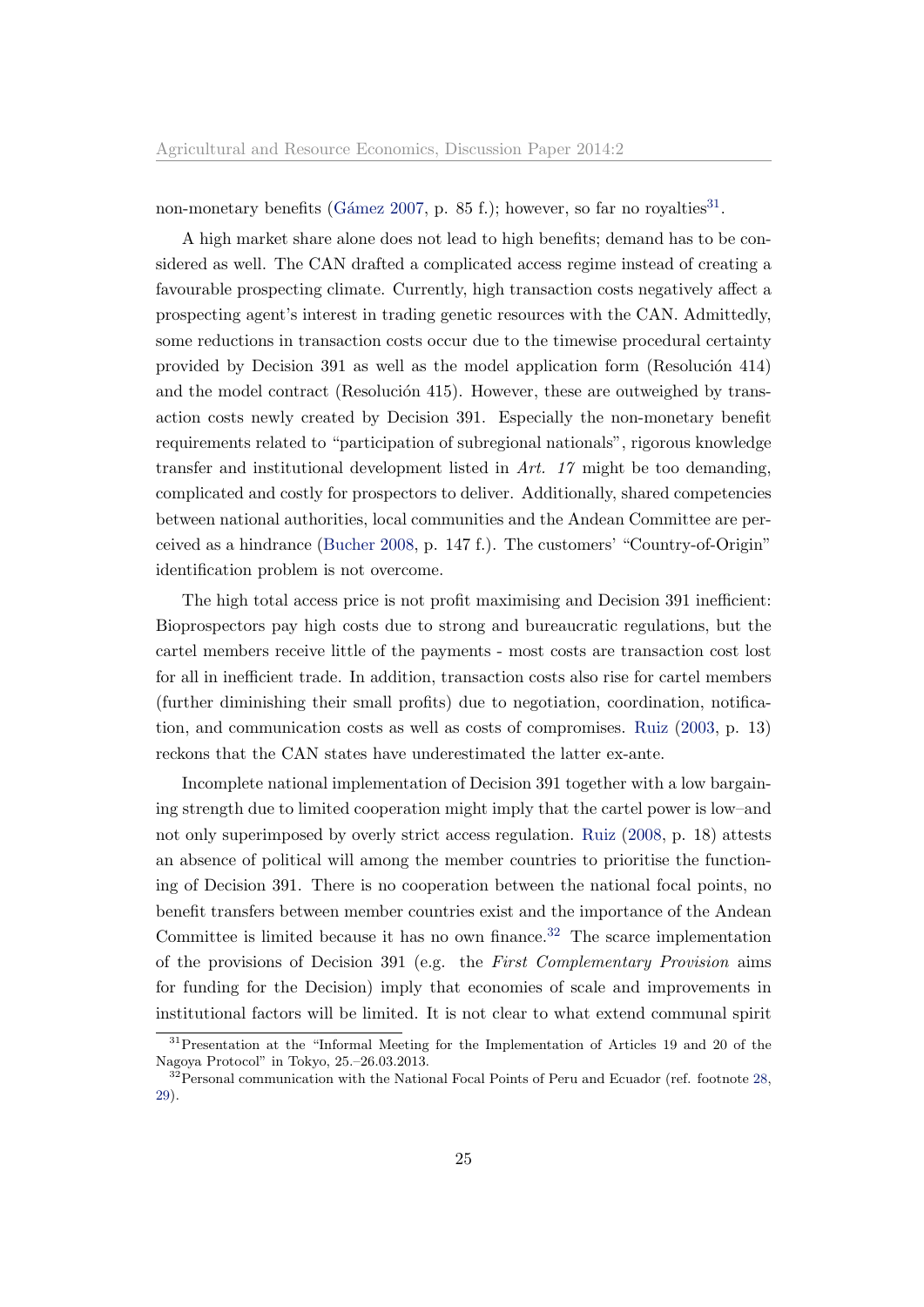and trust prevail among the cartel members. Missing trust explains why amendments that improve upon the known deficiencies of Decision 391 or advancements in its implementation are absent. [Ruiz](#page-31-5) [\(2003,](#page-31-5) p. 12) also contests the incentives for communitarian action. Related political motives are important as well; Venezuela, for example, resigned from the CAN in 2006 as a reaction to Colombia and Peru signing free trade agreements with the United States [\(Malamud](#page-30-12) [2006,](#page-30-12) p. 1). Such disputes among cartel members diminish a cartel's bargaining strength, as could also be observed in case of the OPEC cartel during the Iraq-Iran war in the early 1990s. As a result the internal stability of the cartel is weak. Altogether, the CAN biodiversity cartel resembles a paper tiger, a collusion without cartel power.

# <span id="page-27-0"></span>8 Conclusion

Our findings suggest that public eco-regional biodiversity cartels of megadiverse countries have the potential to increase the appropriable benefits from their biodiversity and to stimulate genetic resource trade–but do not necessarily exploit this potential. They can be anything between a paper tiger and a monopoly power on the genetic resource market. [Popper'](#page-31-11)s [\(2004,](#page-31-11) p. 60) famous observation "Institutions are like fortresses. They must be well designed and properly manned." summarises our results well. Cartel design and the ability to attract rather than frighten off bioprospectors are imperative for the success of a cartel. A cartel has enhanced possibilities to draft easy access legislation compared to a single country because joint action and increased information reduce the threat of moral hazard. Moreover, cartel members fear less to be played off by other countries belonging to the same eco-region. Cartels regulating prices in form of monetary and non-monetary benefits can build up cartel power which allows them to increase their profits. Members with a relatively higher biodiversity richness and–in case of megadiverse countries even more relevant–a comparatively better institutional environment appropriate a higher share of these collusion benefits.

Eco-regional biodiversity cartels change the market structure to a bilateral oligopoly or even monopoly. A win-win situation may occur: Cartel profits may rise and costs for the prospecting agent may decline, if the price increase is (over-)compensated by a reduction in the customer's transaction costs. Besides, the price increase is only one component of the increase in cartel profits; profits increase due to higher prices, lower transaction costs for cartel members, economies of scale and improvements in institutional aspects. Economies of scale in information, administration, monitoring,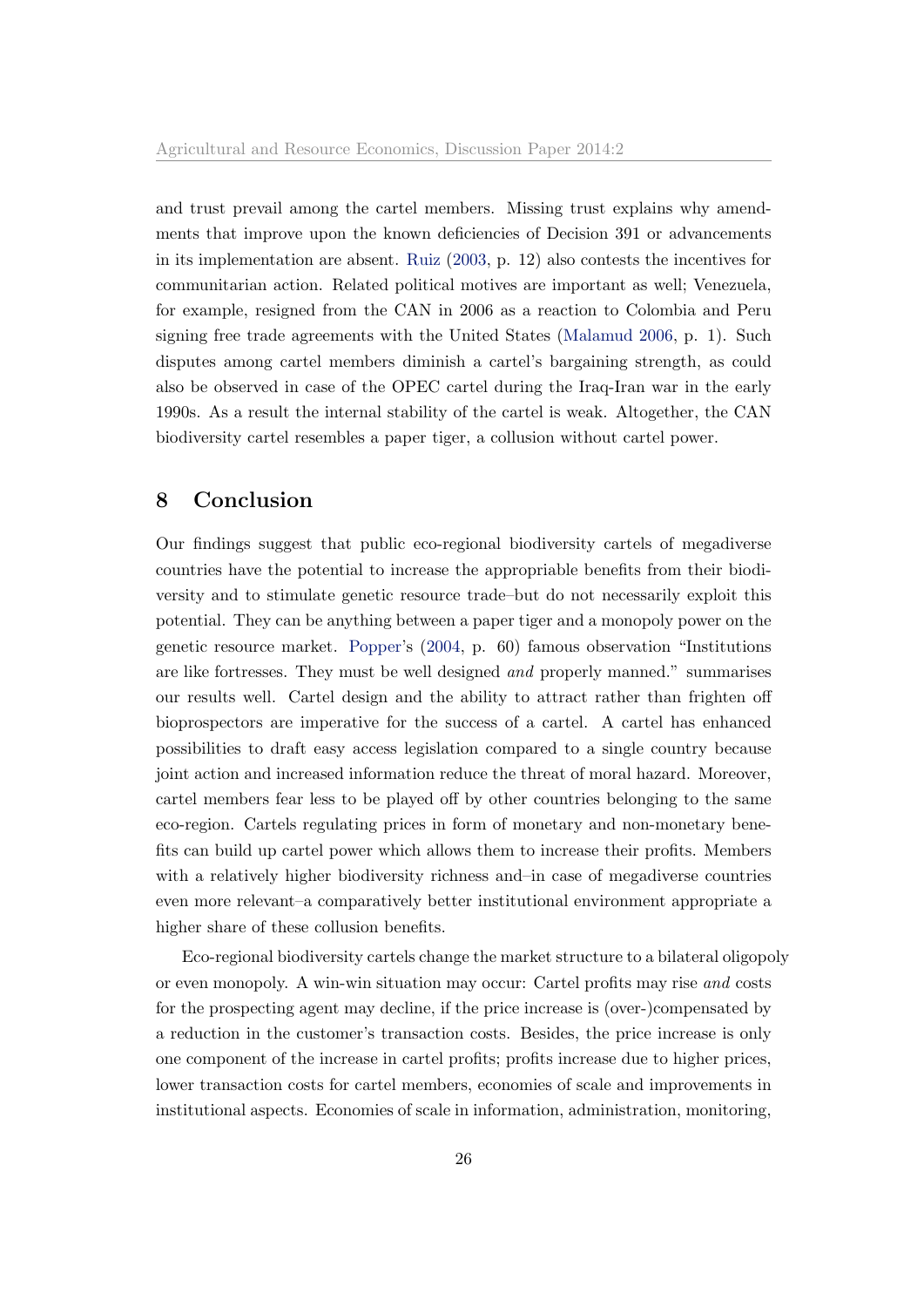and enforcement are an important result of cartel formation and can be considerable if the cartel establishes a regional competent authority. Public notification of genetic resource deals by the central or national authorities creates transparency in genetic resource trade on both the demand and supply side. We therefore perceive eco-regional biodiversity cartels apriori as positive and caution against transferring the standard repudiation of cartels to the genetic resource market.

The CAN created an institutional novelty with Decision 391, the first communitarian law on access to genetic resources. The CAN biodiversity collusion covers 25% of global biodiversity and numerous endemic species [\(ERB](#page-29-10) [2002,](#page-29-10) p. 13). Yet, benefits remain below expectations [\(ERB](#page-29-10) [2002,](#page-29-10) p. 34). The benefits from an increase in market power are nullified by overly strict and complicated regulations which frighten off prospecting agents. Decision 391 is inefficient because most costs for bioprospectors are transaction costs which are lost for the cartel. The CAN fails to build up bargaining strength and communitarian action is absent. More fundamentally, the cartel's intentions to establish Decision 391 on the basis of the CBD principles 'conservation and use' are blurred by political decisions such as to hand out mining concessions in the heart of the rainforest. The CAN is a paper tiger rather than a strong player on the genetic resource market, a collusion but no cartel. The CAN's poor performance is detrimental for its members which forgo profits, for industrial companies which have to rely on second best strategies to obtain genetic resources, and for creating awareness and finance for biodiversity conservation and sustainable use in line with the CBD.

Our research provides a first appraisal of the benefits of eco-regional biodiversity cartels. We acknowledge that our considerations have yet to be assessed against empirical evidence, which is currently lacking as the sole existing collusion by the CAN does not achieve cartel power. Our results though already illustrate the potential and limits of eco-regional biodiversity cartels.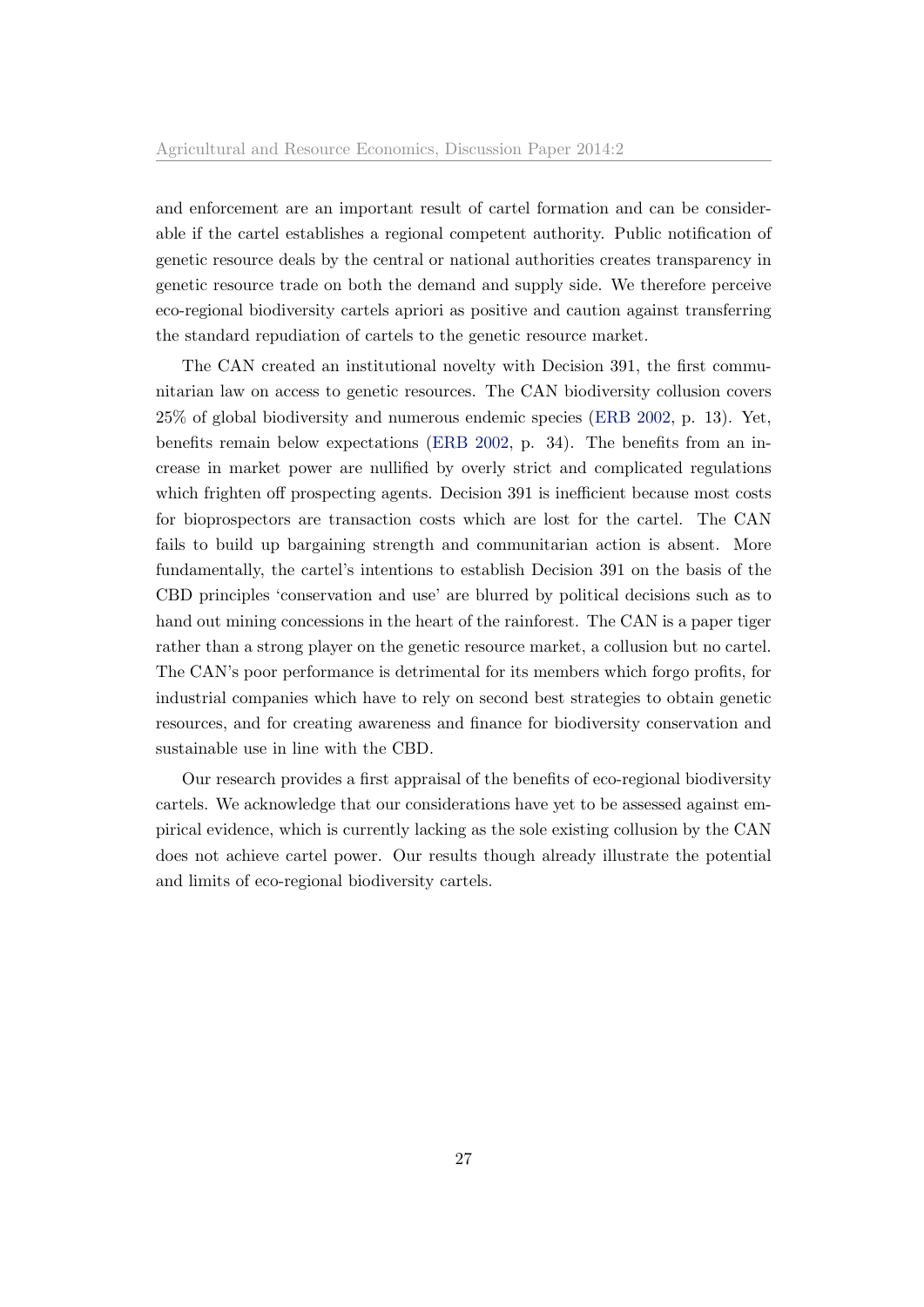# References

- <span id="page-29-1"></span>ASEAN Centre for Biodiversity (2013). An Urgent Need: Institutionalizing Access to Genetic Resources and Benefit Sharing in Southeast Asia, Policy Brief Series, 1 June 2013. ASEAN Centre for Biodiversity.
- <span id="page-29-5"></span>Asebey, E. J. and J. D. Kempenaar (1995). Biodiversity prospecting: Fulfilling the mandate of the biodiversity convention. Vanderbilt Journal of Transnational Law 28 (4), 703–754.
- <span id="page-29-2"></span>Barrett, C. and T. J. Lybbert (2000). Is bioprospecting a viable strategy for conserving tropical ecosystems? Ecological Economics  $34(3)$ ,  $293 - 300$ .
- <span id="page-29-11"></span>Bertelsmann Stiftung (Ed.) (2012). Transformation Index BTI 2012. Political Management in Internacional Comparison. Gütersloh: Verlag Bertelsmann Stiftung.
- <span id="page-29-4"></span>Boisvert, V. and F.-D. Vivien (2005). The convention on biological diversity: A conventionalist approach. Ecological Economics 53 (4), 461–472.
- <span id="page-29-6"></span>Bucher, S. (2008). Der Schutz von genetischen Ressourcen und indigenem Wissen in Lateinamerika. Eine Untersuchung am Beispiel der Andengemeinschaft, Brasiliens und Costa Ricas. Baden-Baden: Nomos.
- <span id="page-29-0"></span>Cabrera Medaglia, J., F. Perron-Welch, and O. Rukundo (2012). Overview of national and regional measures on access to genetic resources and benefit-sharing. Challenges and Opportunities in Implementing the Nagoya Protocol (2nd ed.). Montreal: Centre for International Sustainable Development Law (CISDL).
- <span id="page-29-7"></span>Carlton, D. W. and J. M. Perloff (2005). Modern Industrial Organization (4th ed.). New York: Person.
- <span id="page-29-3"></span>Costello, C. and M. Ward (2006). Search, bioprospecting, and biodiversity conservation. Journal of Environmental Economics and Management 52 (3), 615–626.
- <span id="page-29-8"></span>Davis, L. and D. North (1970). Institutional change and American economic growth: A first step towards a theory of institutional innovation. The Journal of Economic History  $30(1)$ , 131–149.
- <span id="page-29-9"></span>Díaz, C. L. (2000). Regional approaches to implementing the Convention on Biological Diversity: The case of access to genetic resources. Paper prepared for the EU Concerted Action Conference on the Effectiveness of International Environmental Agreements, Barcelona.
- <span id="page-29-10"></span>ERB (2002). Regional Biodiversity Strategy. General Secretariat of the Andean Community.
- <span id="page-29-12"></span>Gámez, R. (2007). The link between biodiversity and sustainable development: Lessons from INBio's bioprospecting programme in Costa Rica. In R. McManis (Ed.), Biodiversity and the Law: Intellectual Property, Biotechnology and Traditional Knowledge, Chapter 7, pp. 77–90. London: Earthscan.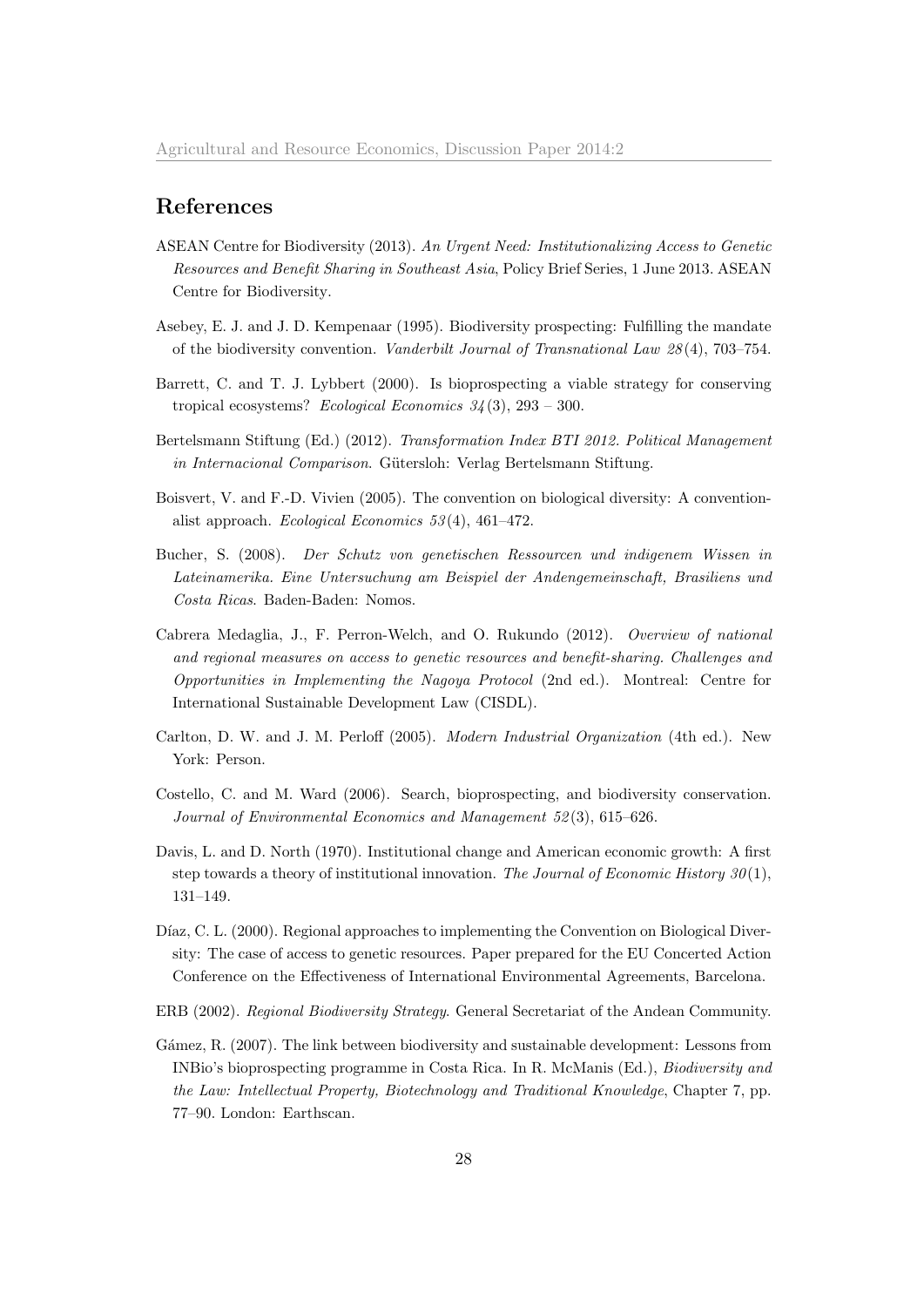- <span id="page-30-11"></span>Groombridge, B. and M. D. Jenkins (2002). World Atlas of Biodiversity. Berkeley/Los Angeles/London: University of California Press.
- <span id="page-30-9"></span>Gudynas, E. (2011). Tensiones, contradicciones y oportunidades de la dimensión ambiental del buen vivir. In I. Farah and L. Vasapollo (Eds.), Vivir bien: ¿Paradigma no capitalista?, pp. 231–246. La Paz: CIDES - UMSA.
- <span id="page-30-5"></span>Harrington, J. E. (2006). How do cartels operate?, Volume 2 of Foundations and Trends in Microeconomis. Delft: now Publishers.
- <span id="page-30-8"></span>Holm-Müller, K., C. Richerzhagen, and S. Täuber (2005). Users of genetic resources in Germany. awareness, participation and positions regarding the Convenion on Biological Diversity. BfN-Skripten 126, Bundesamt für Naturschutz, Bonn.
- <span id="page-30-1"></span>Kamau, E., B. Fedder, and G. Winter (2010). The Nagoya Protocol on access to genetic resources and benefit sharing: What is new and what are the implications for provider and user countries and the scientific community? Law, Environment and Development Journal  $6(3)$ , 246-262.
- <span id="page-30-4"></span>Kamau, E. C. and G. Winter (2009). Streamlining access procedures and standards. In E. C. Kamau and G. Winter (Eds.), Genetic Resources, Traditional Knowledge and the Law. Solutions for Access & Benefit Sharing, pp. 365–380. London: Earthscan.
- <span id="page-30-7"></span>Komorita, S. S. (1977). Negotiating from strength and the concept of bargaining strength. Journal for the Theory of Social Behaviour  $7(1)$ , 65-79.
- <span id="page-30-6"></span>Kronman, A. (1985). Contract law and the state of nature. Journal of Law, Economics, and Organization  $1(1)$ ,  $5-32$ .
- <span id="page-30-3"></span>Levenstein, M. C. and V. Y. Suslow (2006). What determines cartel success? Journal of Economic Literature  $44(1)$ , 43-95.
- <span id="page-30-12"></span>Malamud, C. (2006). Venezuela's withdrawal from the Andean Community of Nations and the consequences for regional integration. Real Instituto Elcano Working Paper 28.
- <span id="page-30-2"></span>Mariaca, J. (1999). Access to genetic resources in member countries of the Andean Community. In International Society for Horticultural Science (Ed.), First International Symposium on Cherimoya, Number 497 in Acta Horticulturae, pp. 367 – 374.
- <span id="page-30-10"></span>Mittermeier, R. A., G. P. Robles, M. Hoffmann, J. D. Pilgrim, T. Brooks, C. G. Mittermeier, J. Lamoreux, and G. A. B. da Fonseca (2004). Hotspots revisited: Earth's biologically richest and most endangered ecoregions. Mexico City: CEMEX.
- <span id="page-30-0"></span>Munyi, P. and H. Jonas (2013). Implementing the Nagoya Protocol in Africa: Opportunities and challenges for African indigenous peoples and local communities. In E. Morgera,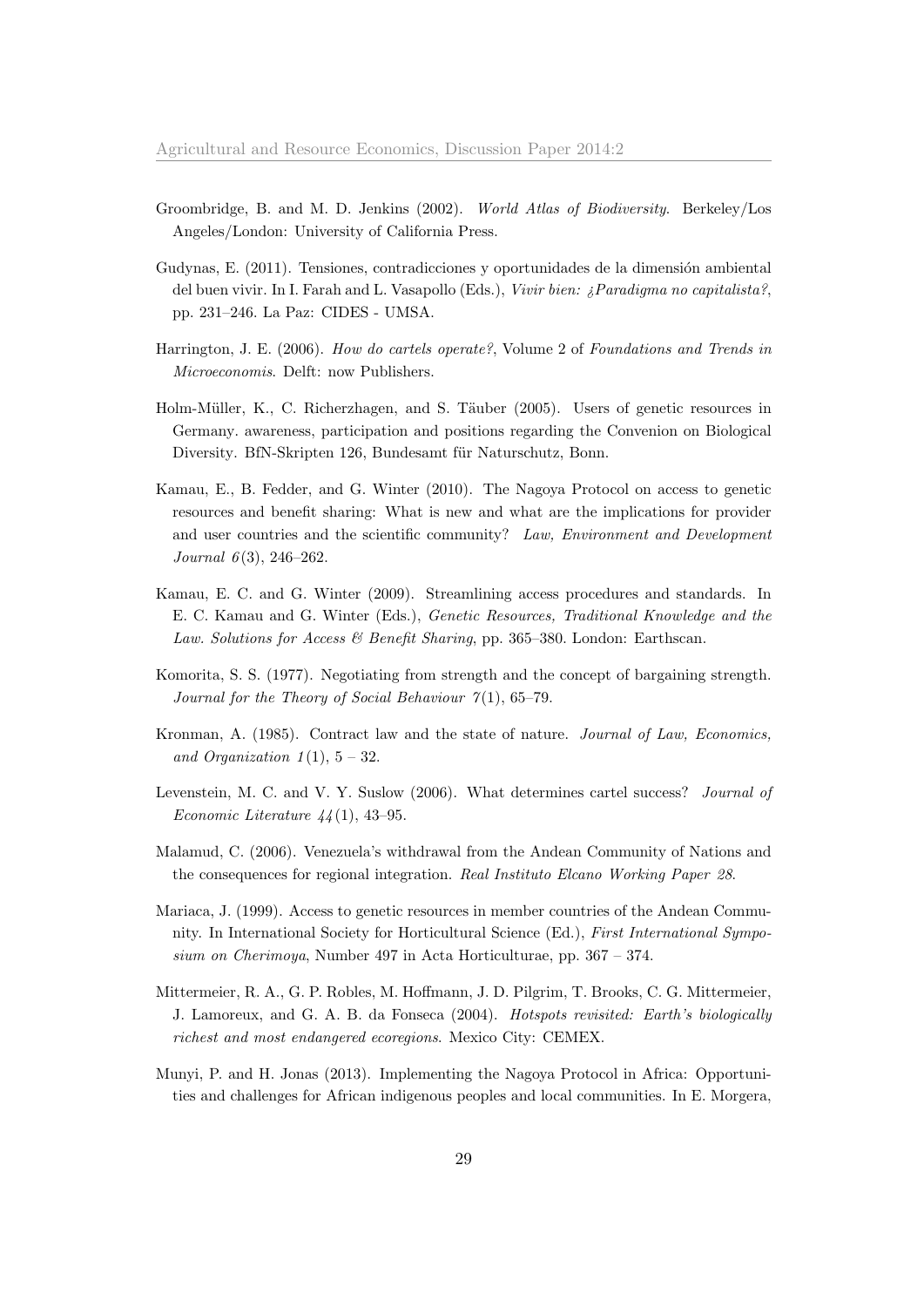M. Buck, and E. Tsioumani (Eds.), The 2010 Nagoya Protocol on Access and Benefit-Sharing in Perspective. Implications for International Law and Implementation Challenges. Leiden, Netherlands: Martinus Nijhoff Publishers.

- <span id="page-31-9"></span>Myers, N., R. A. Mittermeier, C. G. Mittermeier, G. A. B. da Fonseca, and J. Kent (2000). Biodiversity hotspots for conservation priorities. Nature 403, 853–858.
- <span id="page-31-7"></span>North, D. C. (1979). A framework for analyzing the state in economic history. Explorations in Economic History 16 (3), 249–259.
- <span id="page-31-1"></span>Pastor, S. and M. Ruiz (2009). The development of an international regime on access to genetic resources and equitable benefit sharing in a context of new technological developments. Peruvian Society for Environmental Law (SPDA) IV(10), 1-16.
- <span id="page-31-11"></span>Popper, K. (1957/2004). The Poverty of Historicism. London: Routledge.
- <span id="page-31-0"></span>Prasad Oli, K. and J. Das Gupta (2008). Regional Framework on Access and Benefit Sharing (ABS) in the Himalayan Region. International Centre for Integrated Mountain Development (ICIMOD).
- <span id="page-31-6"></span>Reid, W. V., S. A. Laird, C. A. Meyer, R. G´amez, A. Sittenfeld, D. Janzen, M. A. Gollin, and C. Juma (1996). Biodiversity prospecting. In J. Cracraft and F. T. Grifo (Eds.), The living planet in crisis. Biodiversity Science and Policy, Chapter 12, pp. 142–173. New York: Columbia University Press.
- <span id="page-31-2"></span>Richerzhagen, C. (2011). Effective governance of access and benefit-sharing under the convention on biological diversity. Biodiversity and Conservation 20, 2243–2261.
- <span id="page-31-8"></span>Richerzhagen, C. and K. Holm-Müller (2005). The effectiveness of access and benefit sharing in costa rica: Implications for national and international regimes. Ecological Economics 53(4), 445-460.
- <span id="page-31-4"></span>Rosell, M. (1997). Access to genetic resources: A critical approach to decision 391 'common regime on access to genetic resources' of the commission of the cartagena agreement. Review of European Community and International Environmental Law  $6(3)$ , 274 – 283.
- <span id="page-31-5"></span>Ruiz, M. (2003). El tratado internacional de recursos fitogenéticos y la decisión 391 de la comunidad andina de naciones: Perú, la región andina, y los centros internacionales de investigación agrícola. Lima.
- <span id="page-31-10"></span>Ruiz, M. (2008). Guía Explicativa de la Decisión 391y una Propuesta Alternativa para Regular el Acceso a los Recursos Genéticos en la Sub-región Andina. SPDA; GTZ, Lima.
- <span id="page-31-3"></span>Ruiz, M., J. H. Vogel, and T. Zamudio (2010). Logic should prevail: A new theoretical and operational framework for the international regime on access to genetic resources and the fair and equitable sharing of benefits. Peruvian Society for Environmental Law  $(SPDA)$   $V(13)$ , 1-11.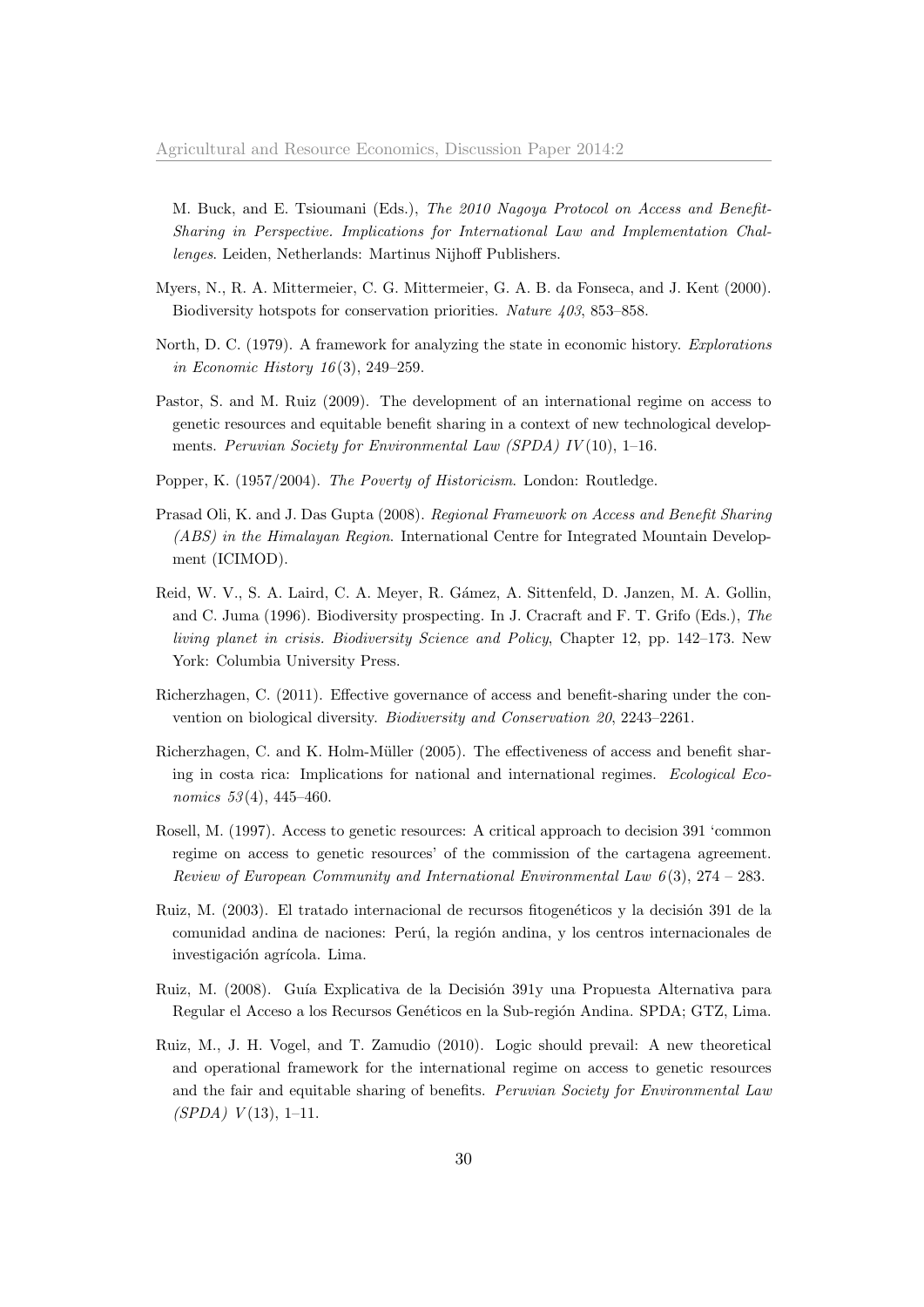- <span id="page-32-7"></span>Tafur-Dominguez, V. (2000). International environmental harmonization - Emergence and development of the Andean Community. Pace International Law Review 12, 283 – 317.
- <span id="page-32-6"></span>Ten Kate, K. (1997). The common regime on access to genetic resources in the Andean Pact. Biopolicy  $2(6)$ .
- <span id="page-32-9"></span>Ten Kate, K. and S. A. Laird (1999). The Commercial Use of Biodiversity: Access to Genetic Resources and Benefit-Sharing. London: Earthscan.
- <span id="page-32-1"></span>Ten Kate, K. and S. A. Laird (2000). Biodiversity and business: Coming to terms with the 'grand bargain'. International Affairs 76 (2), 241–264.
- <span id="page-32-5"></span>Tilford, D. S. (1998). Saving the blueprints: The internacional legal regime for plant resources. Case Western Reserve Journal of International Law 30 (2&3), 373–446.
- <span id="page-32-8"></span>Vogel, J. H. (1994). Genes for Sale. New York: Oxford University Press.
- <span id="page-32-2"></span>Vogel, J. H. (1995). A market alternative to the valuation of biodiversity: The example of Ecuador. ASC Newsletter 23 (5), 66–70.
- <span id="page-32-3"></span>Vogel, J. H. (1997). The successful use of economic instruments to foster sustainable use of biodiversity: Six case studies from Latin America and the Caribbean. White Paper commissioned by the Biodiversity Support Program on behalf of the Inter-American Commission on Biodiversity and Sustainable Development in preparation for the Summit of the Americas on Sustainable Development, Santa Cruz de la Sierra, Bolivia, 1996; Biopolicy Journal 2, online journal – URL: http://bioline.bdt.org.br/py.
- <span id="page-32-0"></span>Vogel, J. H. (2007). Reflecting financial and other incentives of the TMOIFGR: The biodiversity cartel. In M. Ruiz Muller and I. Lapeña (Eds.), A Moving Target: Genetic Resources and Options for Tracking and Monitoring their International Flows, IUCN Environmental Policy and Law Paper No. 67/3, pp. 74–74. Gland, Switzerland: IUCN.
- <span id="page-32-4"></span>Vogel, J. H., R. Alarcon, M. S. Garcia, M. Morales, and R. Lindstrom (2000). The Biodiversity Cartel. Transforming Traditional Knowledge into Trade Secrets. Quito, Ecuador: CARE, Proyecto SUBIR.
- <span id="page-32-11"></span>Williams, K. J., A. Ford, D. F. Rosauer, N. De Silva, R. Mittermeier, C. Bruce, F. W. Larsen, and C. Margules (2011). Forests of East Australia: The 35th biodiversity hotspot. In F. E. Zachos and J. C. Habel (Eds.), Biodiversity Hotspots. Distribution and Protection of Conservation Priority Areas, Berlin/Mannheim, pp. 295–310. Springer.
- <span id="page-32-10"></span>Williamson, O. (1979). Transaction-cost economics: The governance of contractual relations. Journal of Law and Economics 22 (2), 233–261.